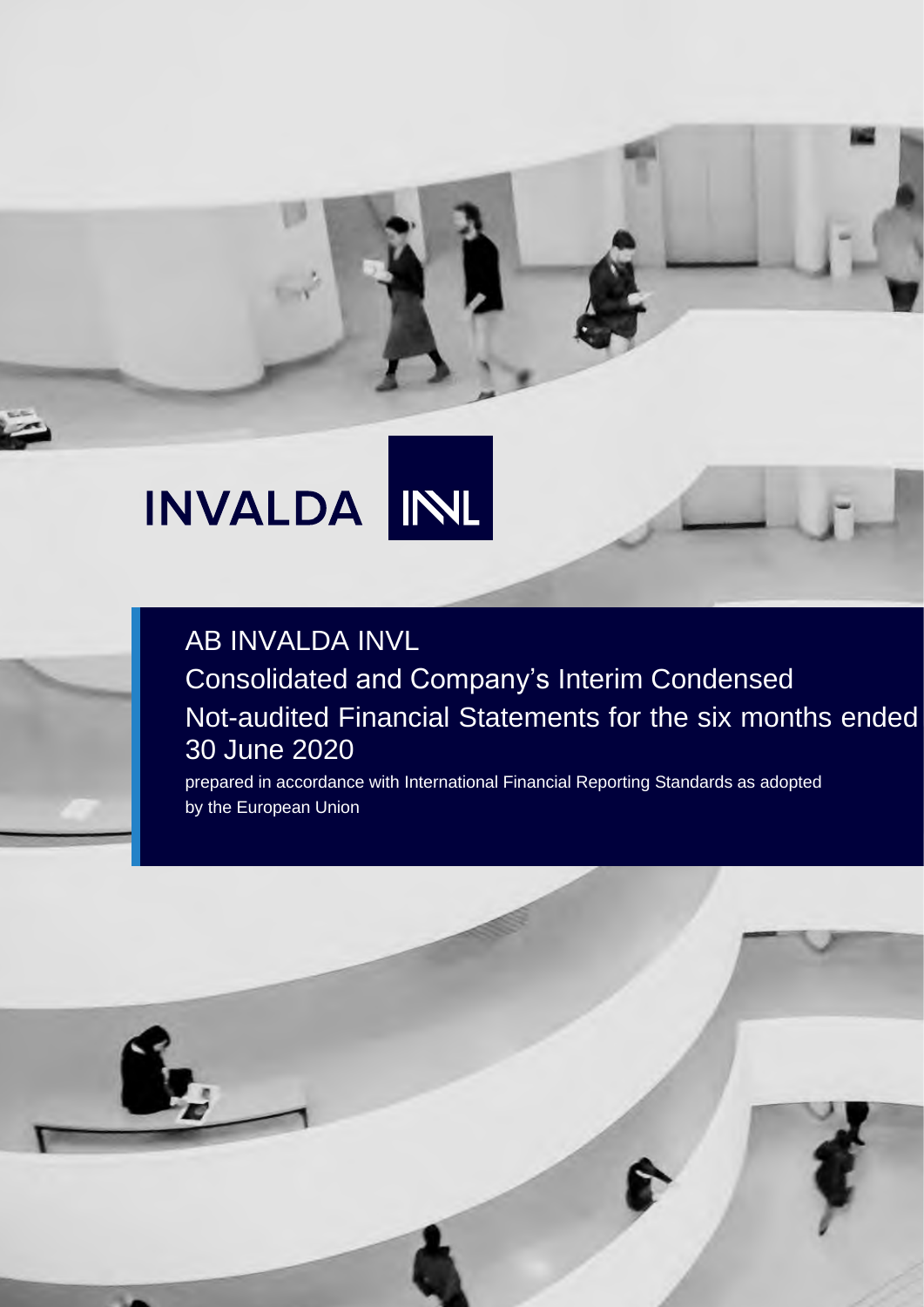# GENERAL INFORMATION

### Board of Directors

Mr. Alvydas Banys (chairman of the Board) Ms. Indrė Mišeikytė Mr. Darius Šulnis

## Management

Mr. Darius Šulnis (president) Mr. Raimondas Rajeckas (chief financial officer)

# Principal place of business and company code

Gynėjų Str. 14, Vilnius, Lithuania

Company code 121304349

### Banks

AB Šiaulių Bankas AB SEB Bankas "Swedbank" AS Luminor Bank AS Lithuania Branch Luminor Bank AS Latvian Branch "Swedbank", AB

The financial statements were approved and signed by the Management and the Board of Directors on 31 August 2020.

mum

Mr. Darius Šulnis **Mr. Parius Šulnis Mr. Raimondas Rajeckas**<br>President Mr. Raimondas Rajeckas Chief financial officer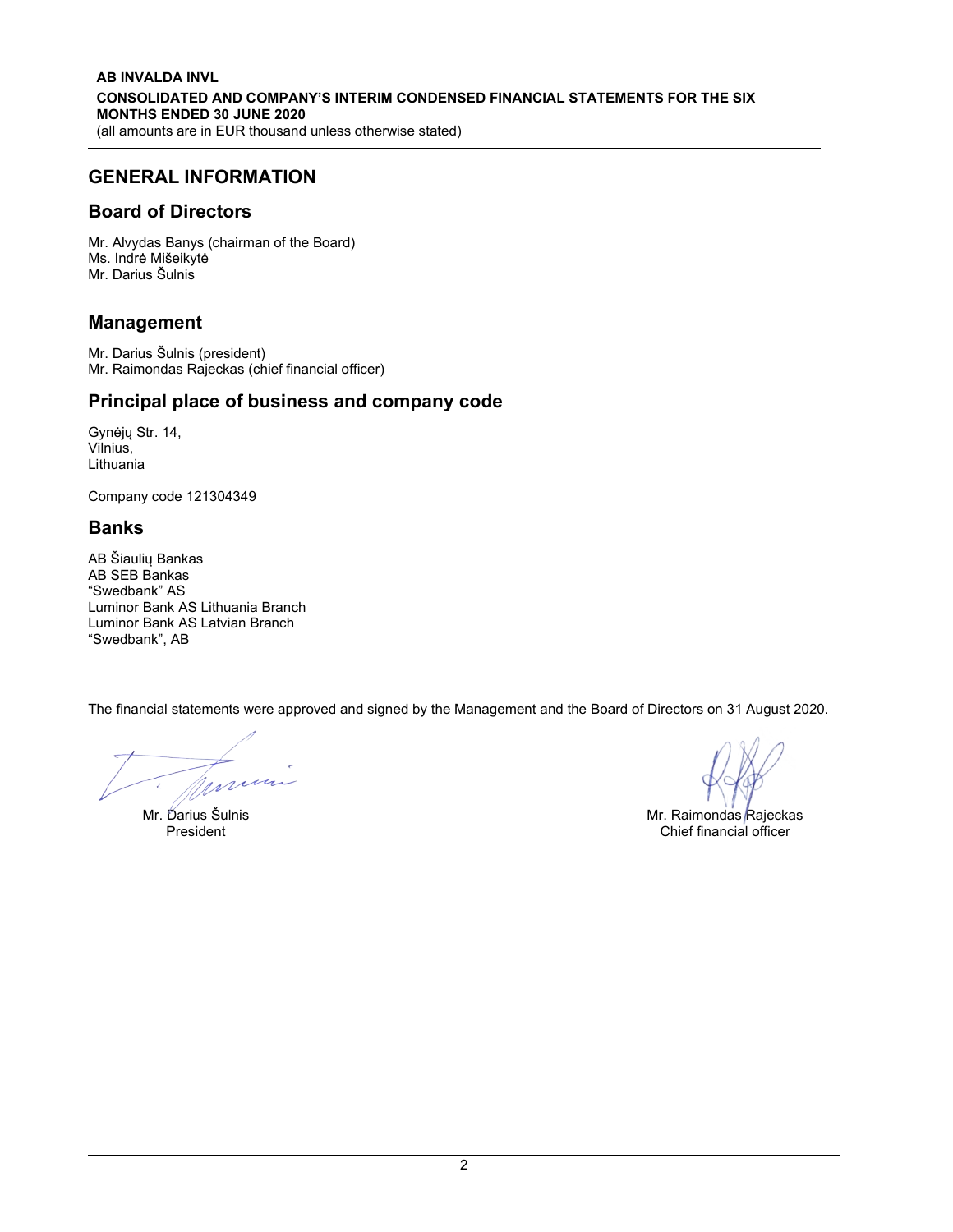## Condensed consolidated and Company's income statements

|                                                                                                      |              | Group                      |                            | Company             |                            |  |
|------------------------------------------------------------------------------------------------------|--------------|----------------------------|----------------------------|---------------------|----------------------------|--|
|                                                                                                      | <b>Notes</b> | <b>I Half Year</b><br>2020 | <b>I Half Year</b><br>2019 | I Half Year<br>2020 | <b>I Half Year</b><br>2019 |  |
| Revenue from contracts with customers<br>Dividend income                                             | 3            | 6,482<br>7,167             | 4,708<br>1,882             | 18<br>7,167         | 18<br>1,714                |  |
| Other income                                                                                         |              | 21                         | 42                         | 19                  | 35                         |  |
| Net changes in fair value of financial instruments<br>at fair value through profit or loss           | 6, 8.1       | (12, 278)                  | 5,667                      | (11, 935)           | 5,376                      |  |
| Employee benefits expenses                                                                           |              | (3,663)                    | (2,840)                    | (248)               | (211)                      |  |
| Funds distribution fees                                                                              |              | (48)                       | (134)                      |                     |                            |  |
| Amortisation of costs to obtain contracts with<br>customers                                          |              | (150)                      | (109)                      |                     |                            |  |
| Information technology maintenance expenses                                                          |              | (174)                      | (182)                      | (3)                 | (5)                        |  |
| Depreciation and amortisation                                                                        |              | (401)                      | (291)                      | (9)                 | (10)                       |  |
| Premises rent and utilities                                                                          |              | (63)                       | (78)                       | (3)                 | (4)                        |  |
| Advertising and other promotion expenses                                                             |              | (219)                      | (246)                      |                     |                            |  |
| Impairment of financial and contract assets                                                          |              |                            | 139                        |                     | 139                        |  |
| Other expenses                                                                                       | 8.3          | (1,290)                    | (1,040)                    | (169)               | (54)                       |  |
| <b>Operating profit (loss)</b>                                                                       |              | (4,616)                    | 7,518                      | (5, 163)            | 6,998                      |  |
| Finance costs<br>Share of net (loss) profit of subsidiaries<br>accounted for using the equity method | 8.2          | (67)                       | (60)                       | (5)<br>449          | (6)<br>425                 |  |
|                                                                                                      |              |                            |                            |                     |                            |  |
| Profit (loss) before income tax                                                                      |              | (4,683)                    | 7,458                      | (4, 719)            | 7,417                      |  |
| Income tax expenses                                                                                  | 7            | 513                        | (277)                      | 524                 | (236)                      |  |
| PROFIT (LOSS) FOR THE PERIOD                                                                         |              | (4, 170)                   | 7,181                      | (4, 195)            | 7,181                      |  |
| Attributable to:                                                                                     |              |                            |                            |                     |                            |  |
| Equity holders of the parent                                                                         |              | (4, 195)                   | 7,181                      | (4, 195)            | 7,181                      |  |
| Non-controlling interests                                                                            |              | 25                         |                            |                     |                            |  |
| Basic earnings (deficit) per share (in EUR)                                                          | 9            | (0.36)                     | 0.62                       | (0.36)              | 0.62                       |  |
| Diluted earnings (deficit) per share (in EUR)                                                        | 9            | (0.36)                     | 0.61                       | (0.36)              | 0.61                       |  |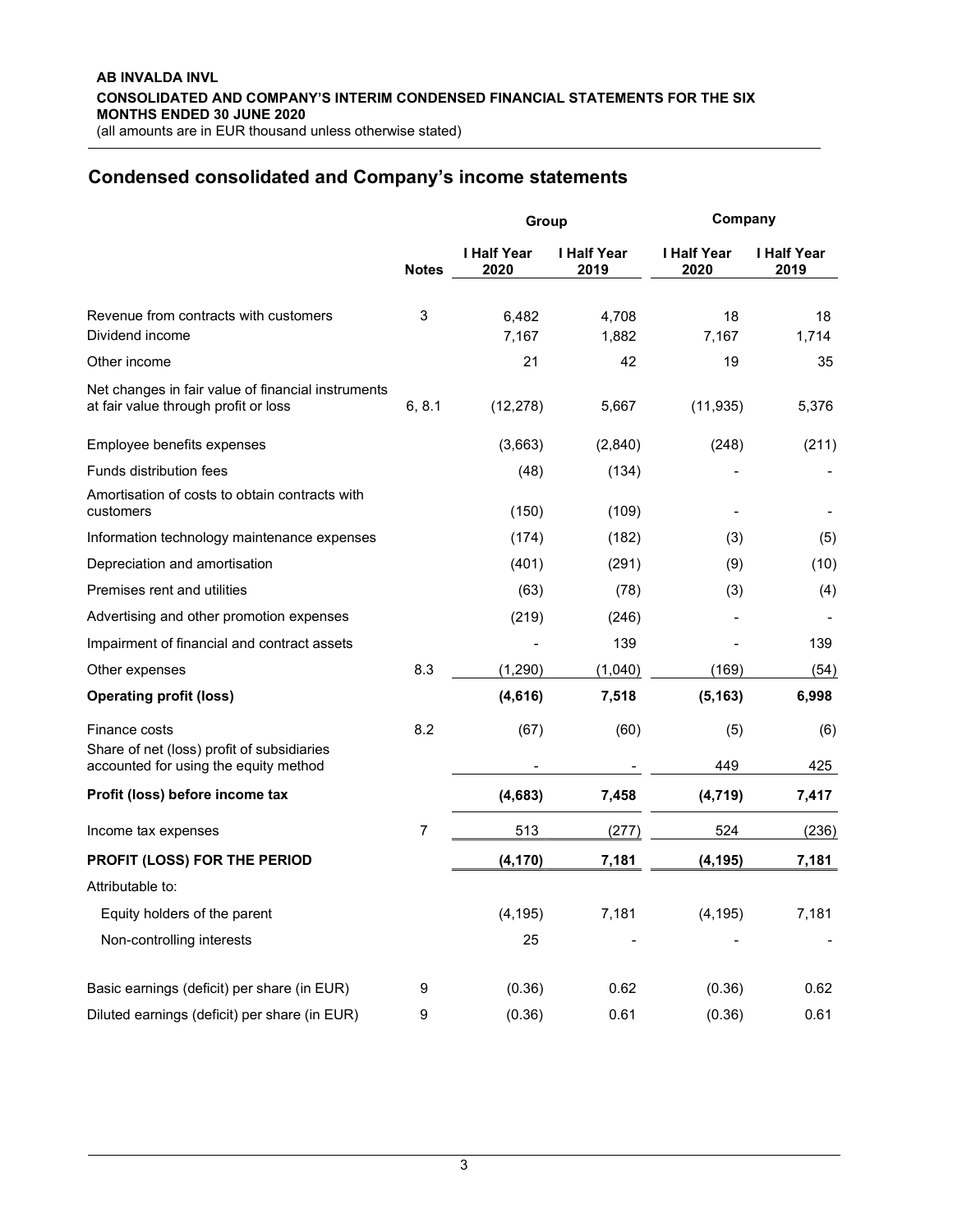# Condensed consolidated and Company's statements of comprehensive income

|                                                                                                  | Group               |                     | Company             |                     |  |
|--------------------------------------------------------------------------------------------------|---------------------|---------------------|---------------------|---------------------|--|
|                                                                                                  | l Half Year<br>2020 | I Half Year<br>2019 | I Half Year<br>2020 | I Half Year<br>2019 |  |
| Profit (loss) for the period                                                                     | (4, 170)            | 7,181               | (4, 195)            | 7,181               |  |
| Net other comprehensive income (loss) that may<br>be subsequently reclassified to profit or loss |                     |                     |                     |                     |  |
| Net other comprehensive income (loss) not to be<br>reclassified to profit or loss                |                     |                     |                     |                     |  |
| Other comprehensive income (loss) for the<br>period, net of tax                                  |                     |                     |                     |                     |  |
| TOTAL COMPREHENSIVE INCOME FOR THE<br>PERIOD, NET OF TAX                                         | (4, 170)            | 7,181               | (4,195)             | 7,181               |  |
| Attributable to:                                                                                 |                     |                     |                     |                     |  |
| Equity holders of the parent                                                                     | (4, 195)            | 7,181               | (4, 195)            | 7,181               |  |
| Non-controlling interests                                                                        | 25                  |                     |                     |                     |  |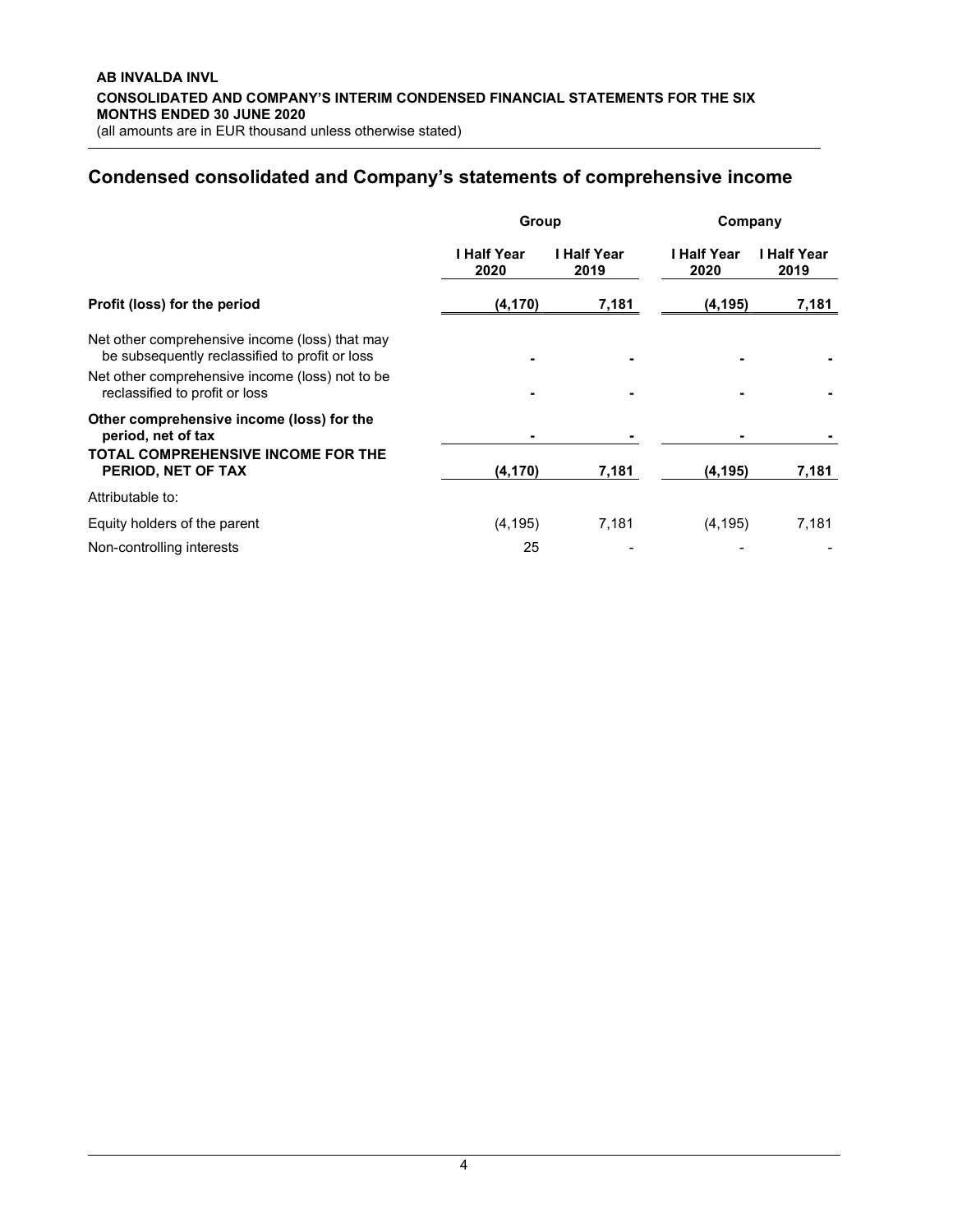# Condensed consolidated and Company's statements of financial position

|                                                                                   |              |                       | Group                            | Company               |                                  |  |
|-----------------------------------------------------------------------------------|--------------|-----------------------|----------------------------------|-----------------------|----------------------------------|--|
|                                                                                   | <b>Notes</b> | As at 30 June<br>2020 | <b>As at 31</b><br>December 2019 | As at 30 June<br>2020 | <b>As at 31</b><br>December 2019 |  |
| <b>ASSETS</b>                                                                     |              |                       |                                  |                       |                                  |  |
| <b>Non-current assets</b>                                                         |              |                       |                                  |                       |                                  |  |
| Property, plant and equipment<br>Intangible assets and costs to obtain            |              | 1,623                 | 1,795                            | 98                    | 107                              |  |
| contracts                                                                         |              | 5,386                 | 5,572                            |                       |                                  |  |
| Investments into subsidiaries                                                     | 5;6          | 12,150                | 13,166                           | 24,709                | 26,732                           |  |
| Investments into associates                                                       | 6            | 22,482                | 30,058                           | 22,482                | 30,058                           |  |
| Financial assets at fair value through profit<br>loss                             | 6            | 28,096                | 32,317                           | 25,578                | 29,484                           |  |
| Deferred tax asset                                                                |              | 572                   | 502                              |                       |                                  |  |
| <b>Total non-current assets</b>                                                   |              | 70,309                | 83,410                           | 72,867                | 86,381                           |  |
| <b>Current assets</b><br>Trade, other receivables and contract<br>assets          |              | 2,928                 | 2,349                            | 1,909                 | 78                               |  |
| Prepaid income tax                                                                |              | 22                    | 156                              | 22                    | 156                              |  |
| Prepayments and deferred charges<br>Financial assets at fair value through profit |              | 157                   | 100                              | 37                    | 11                               |  |
| loss                                                                              | 6            | 1,109                 | 1,883                            |                       | 1,506                            |  |
| Cash and cash equivalents                                                         |              | 5,534                 | 5,577                            | 439                   | 617                              |  |
| <b>Total current assets</b>                                                       |              | 9,750                 | 10,065                           | 2,407                 | 2,368                            |  |
| <b>TOTAL ASSETS</b>                                                               |              | 80,059                | 93,475                           | 75,274                | 88,749                           |  |

(cont'd on the next page)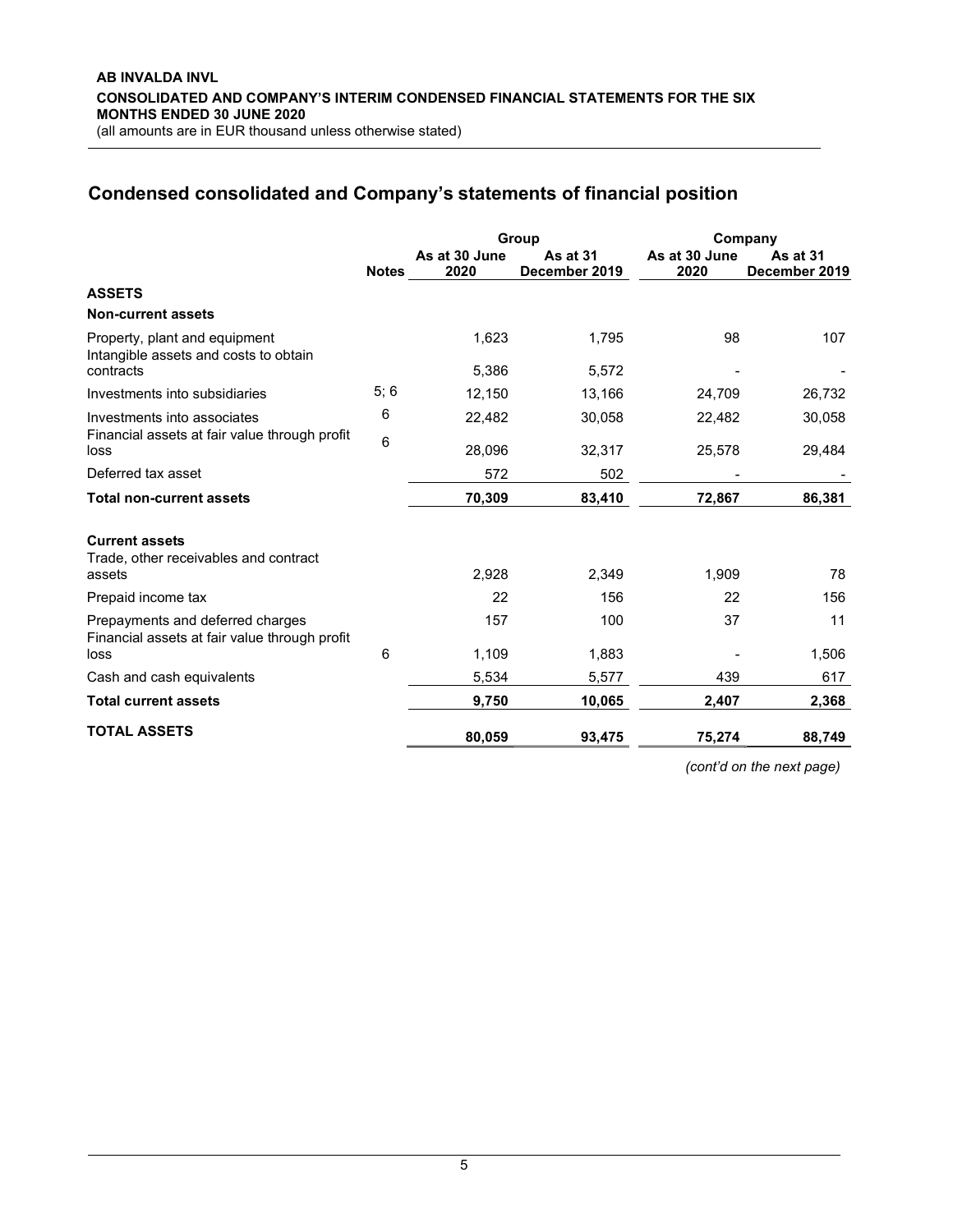# Condensed consolidated and Company's statements of financial position (cont'd)

|                                                                         |              | Group                 |                           | Company               |                           |  |
|-------------------------------------------------------------------------|--------------|-----------------------|---------------------------|-----------------------|---------------------------|--|
|                                                                         | <b>Notes</b> | As at 30 June<br>2020 | As at 31<br>December 2019 | As at 30 June<br>2020 | As at 31<br>December 2019 |  |
| <b>EQUITY AND LIABILITIES</b>                                           |              |                       |                           |                       |                           |  |
| <b>Equity</b><br>Equity attributable to equity holders of<br>the parent |              |                       |                           |                       |                           |  |
| Share capital                                                           | 10           | 3,456                 | 3,456                     | 3,456                 | 3,456                     |  |
| Own shares                                                              | 10           | (929)                 | (1,248)                   | (929)                 | (1,248)                   |  |
| Share premium                                                           |              | 5,033                 | 5,033                     | 5,033                 | 5,033                     |  |
| Reserves                                                                | 10           | 13,208                | 13,162                    | 13,063                | 13,126                    |  |
| Retained earnings                                                       |              | 52,781                | 66,373                    | 52,926                | 66,409                    |  |
| Equity attributable to equity holders of<br>the parent                  |              | 73,549                | 86,776                    | 73,549                | 86,776                    |  |
| Non-controlling interests                                               |              | 181                   | 232                       |                       |                           |  |
| <b>Total equity</b>                                                     |              | 73,730                | 87,008                    | 73,549                | 86,776                    |  |
| <b>Liabilities</b>                                                      |              |                       |                           |                       |                           |  |
| <b>Non-current liabilities</b>                                          |              |                       |                           |                       |                           |  |
| Lease liabilities                                                       |              | 1,231                 | 1,359                     | 88                    | 96                        |  |
| Deferred tax liability                                                  |              | 952                   | 1,481                     | 903                   | 1,427                     |  |
| <b>Contract liabilities</b>                                             |              | 920                   | 700                       |                       |                           |  |
| Other non-current liabilities                                           |              | 40                    | 100                       |                       |                           |  |
| <b>Total non-current liabilities</b>                                    |              | 3,143                 | 3,640                     | 991                   | 1,523                     |  |
| <b>Current liabilities</b>                                              |              |                       |                           |                       |                           |  |
| Lease liabilities                                                       |              | 257                   | 250                       | 15                    | 14                        |  |
| Trade payables                                                          |              | 364                   | 369                       | 3                     | 7                         |  |
| Income tax payable                                                      |              | 85                    | 131                       |                       |                           |  |
| Provisions                                                              |              | 100                   | 100                       |                       |                           |  |
| <b>Contract liabilities</b>                                             |              | 115                   | 85                        |                       |                           |  |
| Other current liabilities                                               |              | 2,265                 | 1,892                     | 716                   | 429                       |  |
| <b>Total current liabilities</b>                                        |              | 3,186                 | 2,827                     | 734                   | 450                       |  |
| <b>Total liabilities</b>                                                |              | 6,329                 | 6,467                     | 1,725                 | 1,973                     |  |
| <b>Total equity and liabilities</b>                                     |              | 80,059                | 93,475                    | 75,274                | 88,749                    |  |

(the end)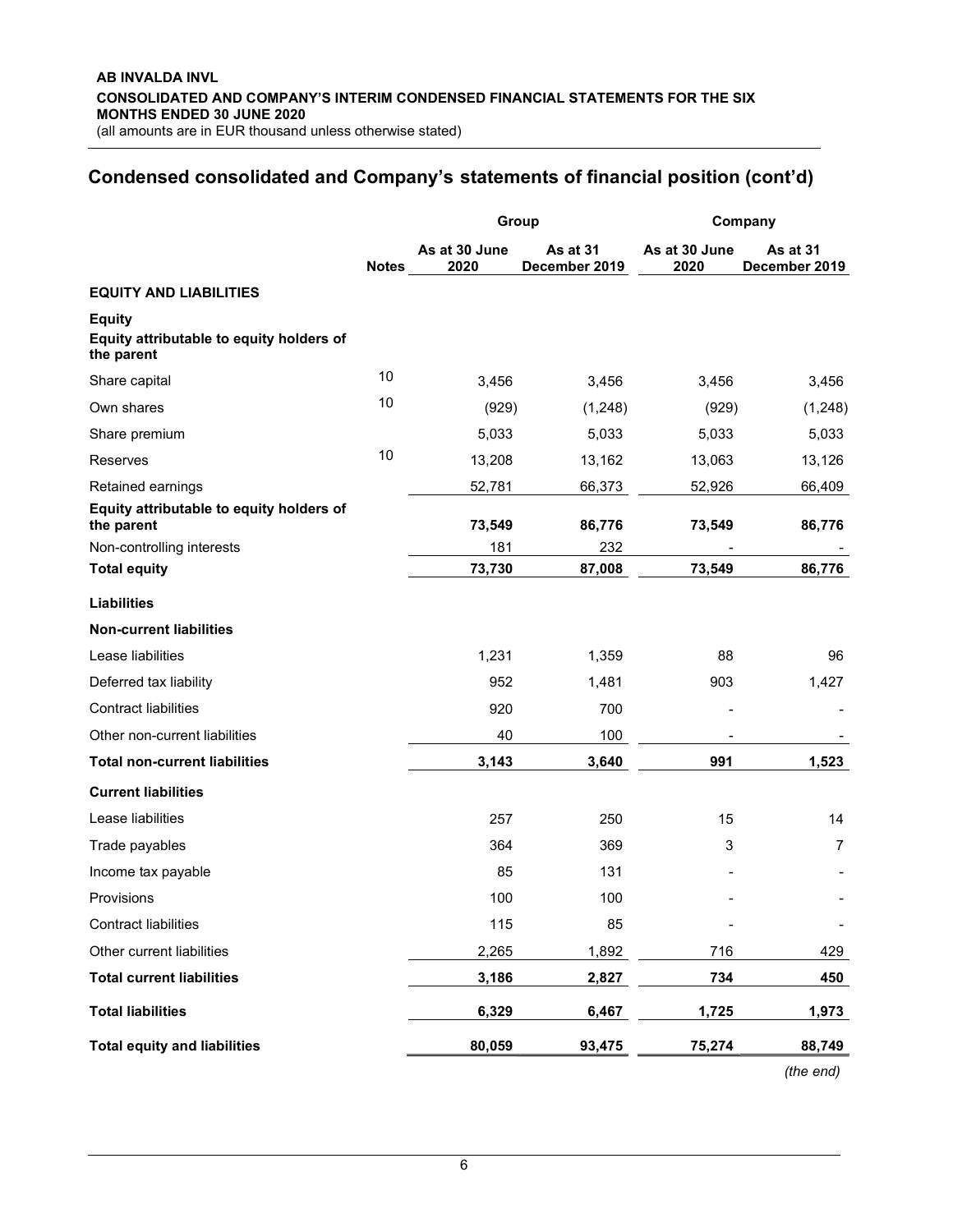# Condensed consolidated and Company's statements of changes in equity

|                                                                                                      |              |                         |               |                          |                                     | <b>Reserves</b>                                    |                          |                      |                                  |                      |
|------------------------------------------------------------------------------------------------------|--------------|-------------------------|---------------|--------------------------|-------------------------------------|----------------------------------------------------|--------------------------|----------------------|----------------------------------|----------------------|
| Group                                                                                                | <b>Notes</b> | <b>Share</b><br>capital | Own<br>shares | Share                    | Legal and<br>premium other reserves | <b>Reserve for</b><br>acquisition of<br>own shares | <b>Retained earnings</b> | Subtotal             | Non-<br>controlling<br>interests | Total equity         |
| Balance as at 31 December 2019                                                                       |              | 3,456                   | (1, 248)      | 5,033                    | 2,041                               | 11,121                                             | 66,373                   | 86,776               | 232                              | 87,008               |
| Profit for the six months of 2020<br>Total comprehensive income (loss) for the six<br>months of 2020 |              |                         |               |                          |                                     |                                                    | (4, 195)<br>(4, 195)     | (4, 195)<br>(4, 195) | 25<br>25                         | (4, 170)<br>(4, 170) |
| Share-based payments                                                                                 | 10           |                         |               | $\overline{\phantom{0}}$ | 241                                 | $\overline{\phantom{0}}$                           | $\overline{\phantom{0}}$ | 241                  | -                                | 241                  |
| Changes in reserves                                                                                  |              |                         |               |                          | 109                                 | $\overline{\phantom{0}}$                           | (109)                    |                      |                                  | $\blacksquare$       |
| Disposals of own shares (share options exercised)                                                    | 10           |                         | 319           |                          | $\overline{\phantom{a}}$            | (304)                                              | $\overline{\phantom{a}}$ | 15                   | $\overline{a}$                   | 15                   |
| Dividends approved<br>Dividends to non-controlling interests of<br>subsidiaries                      | 4            |                         |               |                          |                                     | $\overline{\phantom{a}}$                           | (9, 288)                 | (9,288)              | -<br>(76)                        | (9, 288)<br>(76)     |
| Total transactions with owners of the Company,<br>recognised directly in equity                      |              |                         | 319           |                          | 350                                 | (304)                                              | (9, 397)                 | (9,032)              | (76)                             | (9, 108)             |
| Balance as at 30 June 2020                                                                           |              | 3,456                   | (929)         | 5,033                    | 2,391                               | 10,817                                             | 52,781                   | 73,549               | 181                              | 73,730               |
|                                                                                                      |              |                         |               |                          |                                     |                                                    |                          |                      |                                  |                      |

Reserves

|                                                                                    |       | Share   | Own      | Share | Legal and              | Reserve for<br>acquisition of |                          |                 | Non-<br>controlling |                     |
|------------------------------------------------------------------------------------|-------|---------|----------|-------|------------------------|-------------------------------|--------------------------|-----------------|---------------------|---------------------|
| Group                                                                              | Notes | capital | shares   |       | premium other reserves | own shares                    | <b>Retained earnings</b> | <b>Subtotal</b> | interests           | <b>Total equity</b> |
| Balance as at 31 December 2018                                                     |       | 3,441   | (1,233)  | 4,996 | 1,627                  | 11,121                        | 45,552                   | 65,504          |                     | 65,504              |
| Profit for the six months of 2019<br>Total comprehensive income (loss) for the six |       |         |          |       |                        | <b>.</b>                      | 7,181                    | 7,181           |                     | 7,181               |
| months of 2019                                                                     |       |         |          |       |                        | $\blacksquare$                | 7,181                    | 7.181           |                     | 7,181               |
| Share-based payments                                                               | 10    |         |          |       | 237                    |                               | $\overline{\phantom{a}}$ | 237             |                     | 237                 |
| Changes in reserves                                                                |       |         |          |       | 6                      |                               | (6)                      |                 |                     |                     |
| Increase of share capital (share options exercised)                                | 10    | 15      |          | 37    |                        |                               | $\overline{\phantom{a}}$ | 52              |                     | 52                  |
| Acquired own shares                                                                | 10    |         | (14)     |       |                        |                               | $\overline{\phantom{a}}$ | (14)            |                     | (14)                |
| Total transactions with owners of the Company,<br>recognised directly in equity    |       | 15      | (14)     | 37    | 243                    |                               | (6)                      | 275             |                     | 275                 |
| Balance as at 30 June 2019                                                         |       | 3,456   | (1, 247) | 5,033 | 1,870                  | 11,121                        | 52,727                   | 72,960          |                     | 72,960              |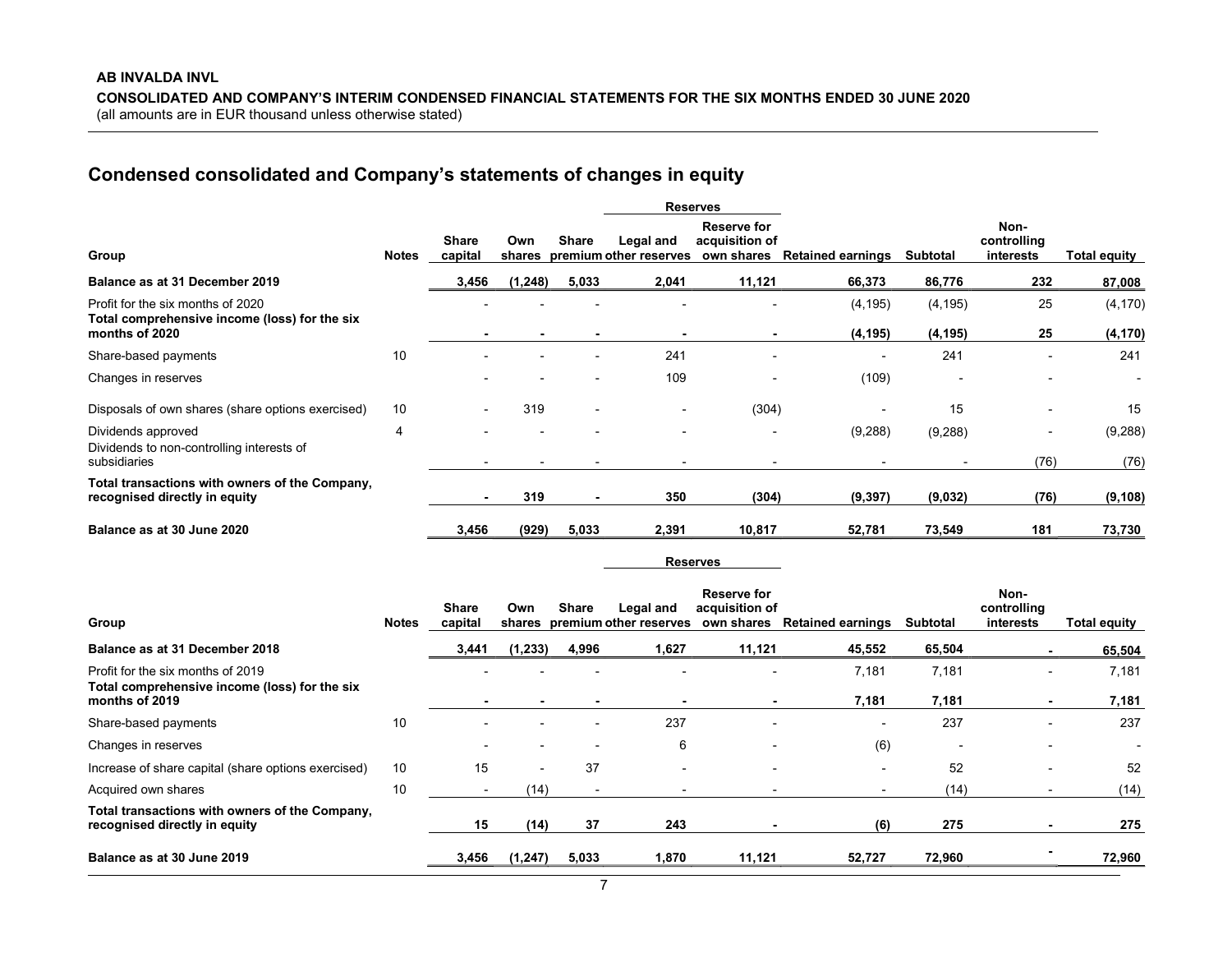# Condensed consolidated and Company's statements of changes in equity (cont'd)

|                                                      |       |                         |               |                          |                                | <b>Reserves</b>                                |                             |          |
|------------------------------------------------------|-------|-------------------------|---------------|--------------------------|--------------------------------|------------------------------------------------|-----------------------------|----------|
| Company                                              | Notes | <b>Share</b><br>capital | Own<br>shares | <b>Share</b><br>premium  | Legal and<br>other<br>reserves | Reserve for<br>acquisition<br>of own<br>shares | <b>Retained</b><br>earnings | Total    |
| Balance as at 31 December 2019                       |       | 3,456                   | (1, 248)      | 5,003                    | 2,005                          | 11,121                                         | 66,409                      | 86,776   |
| Profit for the six months of 2020                    |       |                         |               |                          |                                |                                                | (4, 195)                    | (4, 195) |
| Dividends approved<br>Disposals of own shares (share | 4     |                         |               |                          | -                              |                                                | (9.288)                     | (9.288)  |
| options exercised)                                   | 10    |                         | 319           |                          | -                              | (304)                                          | $\overline{\phantom{0}}$    | 15       |
| Share-based payments                                 | 10    |                         |               | $\overline{\phantom{a}}$ | 241                            |                                                | $\overline{\phantom{a}}$    | 241      |
| Balance as at 30 June 2020                           |       | 3,456                   | (929)         | 5,033                    | 2,246                          | 10,817                                         | 52,926                      | 73,549   |

|                                                                                             |       |                          |                          |                          |                                | <b>Reserves</b>                                |                             |             |
|---------------------------------------------------------------------------------------------|-------|--------------------------|--------------------------|--------------------------|--------------------------------|------------------------------------------------|-----------------------------|-------------|
| Company                                                                                     | Notes | <b>Share</b><br>capital  | Own<br>shares            | <b>Share</b><br>premium  | Legal and<br>other<br>reserves | Reserve for<br>acquisition<br>of own<br>shares | <b>Retained</b><br>earnings | Total       |
| Balance as at 31 December 2018                                                              |       | 3,441                    | (1, 233)                 | 4,996                    | 1,597                          | 11,121                                         | 45,582                      | 65,504      |
| Profit for the six months of 2019<br>Increase of share capital (share<br>options exercised) | 10    | 15                       | $\overline{\phantom{a}}$ | 37                       | $\qquad \qquad \blacksquare$   |                                                | 7,181<br>$\blacksquare$     | 7,181<br>52 |
| Acquired own shares                                                                         | 10    | $\overline{\phantom{a}}$ | (14)                     | $\overline{\phantom{a}}$ | $\overline{\phantom{0}}$       |                                                | $\blacksquare$              | (14)        |
| Share-based payments                                                                        | 10    |                          |                          | $\overline{\phantom{a}}$ | 237                            |                                                | $\blacksquare$              | 237         |
| Balance as at 30 June 2019                                                                  |       | 3,456                    | (1, 247)                 | 5,033                    | 1,834                          | 11,121                                         | 52.763                      | 72,960      |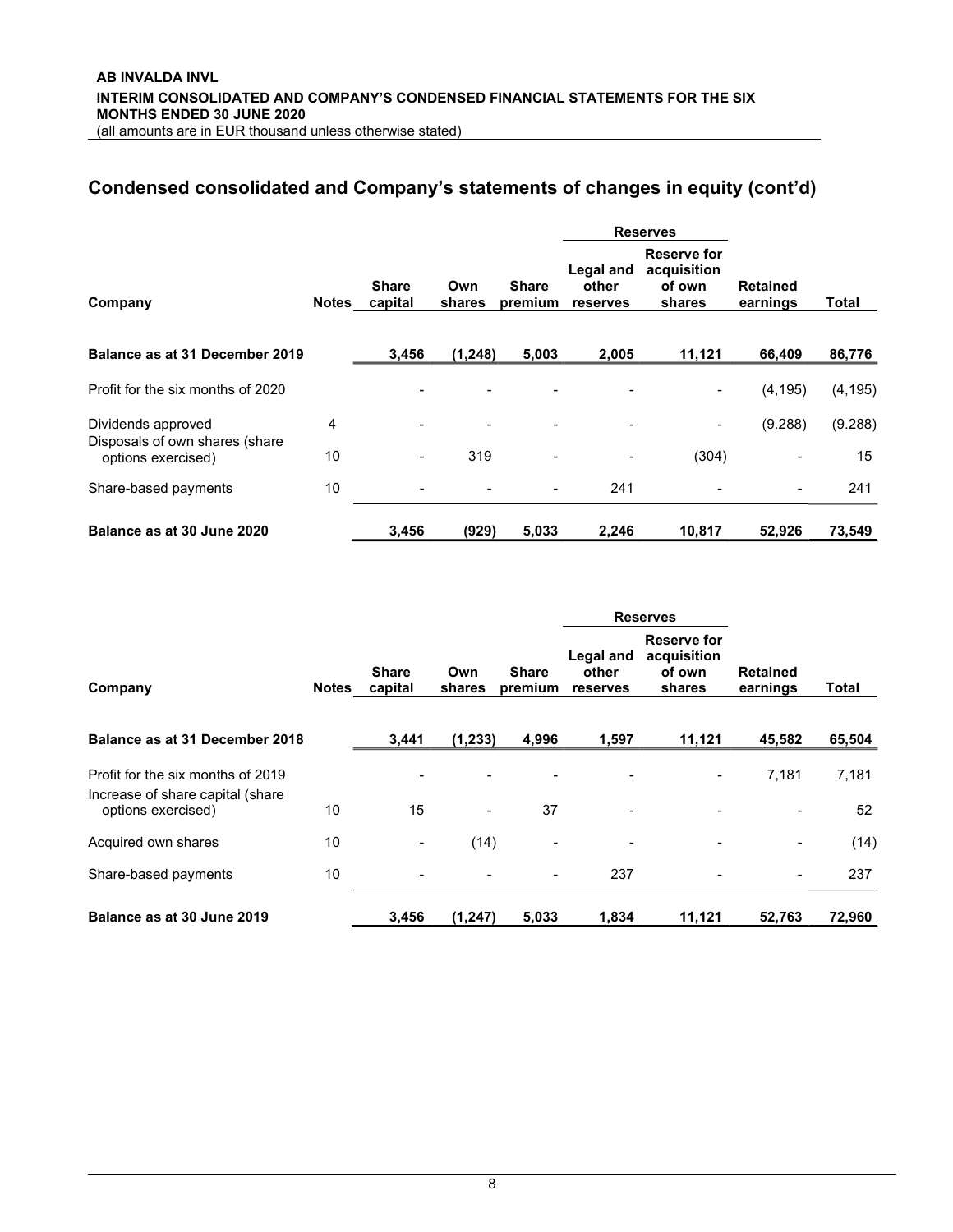# Condensed consolidated and Company's statements of cash flows

|                                                                                                                                                                       | Group          |                           |                            | Company  |                                 |  |
|-----------------------------------------------------------------------------------------------------------------------------------------------------------------------|----------------|---------------------------|----------------------------|----------|---------------------------------|--|
|                                                                                                                                                                       |                | Notes I Half Year<br>2020 | <b>I Half Year</b><br>2019 | 2020     | I Half Year I Half Year<br>2019 |  |
| Cash flows from (to) operating activities                                                                                                                             |                |                           |                            |          |                                 |  |
| Net profit (loss) for the period                                                                                                                                      |                | (4, 170)                  | 7,181                      | (4, 195) | 7,181                           |  |
| Adjustments to reconcile result after tax to net cash flows:                                                                                                          |                |                           |                            |          |                                 |  |
| Depreciation and amortisation including amortisation of costs to<br>obtain contracts with customers<br>(Gain) loss on disposal, write-off and impairment of property, |                | 551                       | 400                        | 9        | 10                              |  |
| plant and equipment                                                                                                                                                   |                | 10                        | $\overline{2}$             |          |                                 |  |
| Realized and unrealized loss (gain) on investments                                                                                                                    | 8.1            | 12,278                    | (5,667)                    | 11,935   | (5,376)                         |  |
| Share of net (loss) profit of subsidiaries accounted for using the                                                                                                    |                |                           |                            |          |                                 |  |
| equity method                                                                                                                                                         |                |                           |                            | (449)    | (425)                           |  |
| Interest income                                                                                                                                                       |                | (19)                      | (26)                       | (19)     | (24)                            |  |
| Interest expenses                                                                                                                                                     |                | 67                        | 60                         | 5        | 6                               |  |
| Deferred taxes                                                                                                                                                        | 7              | (599)                     | 211                        | (524)    | 235                             |  |
| Current income tax expenses                                                                                                                                           | $\overline{7}$ | 86                        | 66                         |          | 1                               |  |
| Provision for impairment of financial and contract assets                                                                                                             |                |                           | (139)                      |          | (139)                           |  |
| Share-based payments                                                                                                                                                  | 10             | 43                        | 237                        | 4        | 8                               |  |
| Dividend income                                                                                                                                                       |                | (7, 167)                  | (1,882)                    | (7, 167) | (1,714)                         |  |
|                                                                                                                                                                       |                | 1,080                     | 443                        | (401)    | (237)                           |  |
| Changes in working capital:                                                                                                                                           |                |                           |                            |          |                                 |  |
| (Increase) decrease in inventories                                                                                                                                    |                |                           |                            |          |                                 |  |
| Decrease (increase) in trade, other receivables and contract                                                                                                          |                |                           |                            |          |                                 |  |
| assets<br>Decrease (increase) in other current assets                                                                                                                 |                | (1, 185)                  | (267)                      | (51)     | 1                               |  |
| (Decrease) increase in trade payables                                                                                                                                 |                | (57)                      | (35)                       | (26)     | (26)                            |  |
| Increase (decrease) in contract and other liabilities                                                                                                                 |                | (22)                      | 46                         | (21)     | (6)                             |  |
|                                                                                                                                                                       |                | 644                       | 101                        | 174      | 22                              |  |
| Cash flows (to) from operating activities                                                                                                                             |                | 2,830                     | 288                        | (325)    | (246)                           |  |
| Income tax paid                                                                                                                                                       |                | (129)                     | 9                          |          |                                 |  |
| Net cash flows (to) from operating activities                                                                                                                         |                | 2,701                     | 297                        | (325)    | (246)                           |  |
|                                                                                                                                                                       |                |                           |                            |          |                                 |  |

(cont'd on the next page)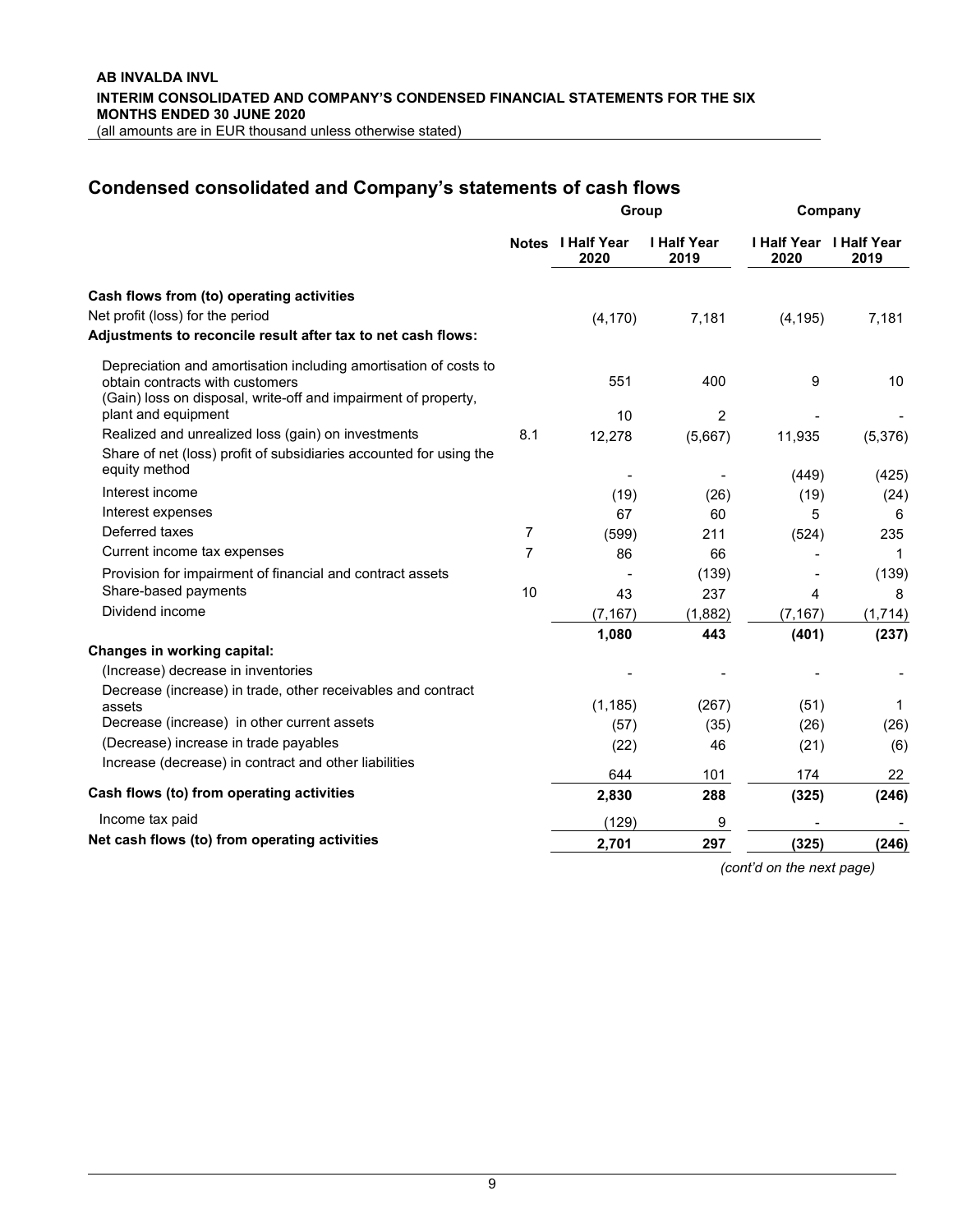# Condensed consolidated and Company's statements of cash flows(cont'd)

|                                                                                                                                                             | Group  |                           |                            | Company                                |           |  |
|-------------------------------------------------------------------------------------------------------------------------------------------------------------|--------|---------------------------|----------------------------|----------------------------------------|-----------|--|
|                                                                                                                                                             |        | Notes I Half Year<br>2020 | I Half<br><b>Year 2019</b> | <b>I Half Year I Half Year</b><br>2020 | 2019      |  |
| Cash flows from (to) investing activities                                                                                                                   |        |                           |                            |                                        |           |  |
| Acquisition of non-current assets (intangible and property, plant and<br>equipment)                                                                         |        | (13)                      | (19)                       |                                        |           |  |
| Proceeds from sale of non-current assets (intangible and property, plant<br>and equipment)                                                                  |        |                           |                            |                                        |           |  |
| Costs to obtain contracts with customers                                                                                                                    |        | (188)                     | (561)                      |                                        |           |  |
| Acquisition and establishment of subsidiaries, net of cash acquired<br>Proceeds from sales of unconsolidated subsidiaries and redeemed<br>convertible bonds | 5<br>5 | $\overline{\phantom{a}}$  | 2,036                      |                                        | 2,036     |  |
| Acquisition of associates                                                                                                                                   | 5      | (8)                       | (41)                       | (8)                                    | (41)      |  |
| Proceeds from sales of associates<br>Acquisition of financial assets at fair value through profit or loss (except                                           | 5      | 10                        |                            | 10                                     |           |  |
| held-for-trading)<br>Sale of financial assets at fair value through profit or loss (except held-                                                            |        | (2,776)                   | (3, 351)                   | (1,761)                                | (3,351)   |  |
| for-trading)                                                                                                                                                |        | 1,542                     | 202                        | 1,287                                  | 99        |  |
| Dividends received                                                                                                                                          |        | 6,484                     | 2,952                      | 8,161                                  | 2,801     |  |
| Loans granted                                                                                                                                               |        | (40)                      | (405)                      | (40)                                   | (405)     |  |
| Repayment of granted loans                                                                                                                                  |        | 1,500                     |                            | 1,500                                  |           |  |
| Interest received                                                                                                                                           |        | 19                        | 13                         | 19                                     |           |  |
| Net cash flows (to) investing activities                                                                                                                    |        | 6,530                     | 826                        | 9,168                                  | 1,139     |  |
| Cash flows from (to) financing activities                                                                                                                   |        |                           |                            |                                        |           |  |
| Cash flows related to Group owners                                                                                                                          |        |                           |                            |                                        |           |  |
| Issue of shares                                                                                                                                             | 10     |                           | 52                         |                                        | 52        |  |
| Acquisition of own shares                                                                                                                                   | 10     |                           | (14)                       |                                        | (14)      |  |
| Proceeds from sale of own shares                                                                                                                            | 10     | 15                        | $\overline{\phantom{a}}$   | 15                                     |           |  |
| Dividends paid to equity holders of the parent                                                                                                              |        | (9,024)                   | (3)                        | (9,024)                                | (3)       |  |
| Dividends paid to non-controlling interests                                                                                                                 |        | (76)<br>(9,085)           | 35                         | (9,009)                                | 35        |  |
| Cash flows related to other sources of financing                                                                                                            |        |                           |                            |                                        |           |  |
| Proceeds from borrowings                                                                                                                                    |        |                           |                            |                                        |           |  |
| Repayment of borrowings                                                                                                                                     |        |                           |                            |                                        |           |  |
| Payments of lease liabilities                                                                                                                               |        | (122)                     | (85)                       | (7)                                    | (6)       |  |
| Interest paid                                                                                                                                               |        | (67)                      | (60)                       | (5)                                    | (6)       |  |
|                                                                                                                                                             |        | (189)                     | (145)                      | (12)                                   | (12)      |  |
| Net cash flows (to) from financing activities                                                                                                               |        | (9, 274)                  | (110)                      | (9,021)                                | 23        |  |
| Impact of currency exchange on cash and cash equivalents                                                                                                    |        |                           |                            |                                        |           |  |
| Net (decrease) increase in cash and cash equivalents                                                                                                        |        | (43)                      | 1,013                      | (178)                                  | 916       |  |
| Cash and cash equivalents at the beginning of the period                                                                                                    |        | 5,577                     | 2,048                      | 617                                    | 670       |  |
| Cash and cash equivalents at the end of the period                                                                                                          |        | 5,534                     | 3,061                      | 439                                    | 1,586     |  |
|                                                                                                                                                             |        |                           |                            |                                        | (the end) |  |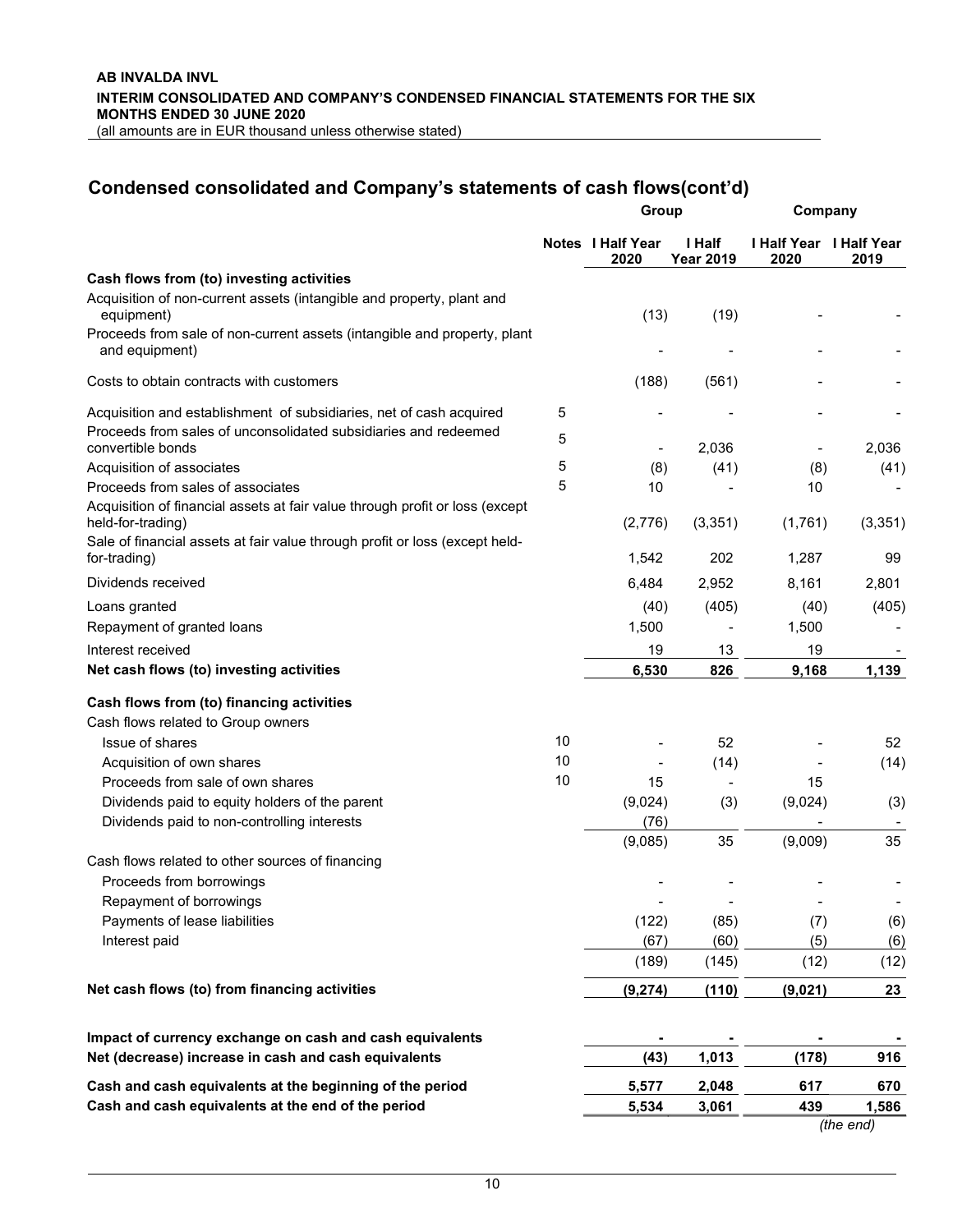### Notes to the interim condensed financial statements

#### 1. General information

AB Invalda INVL (hereinafter the Company) is a joint stock company registered in the Republic of Lithuania on 20 March 1992. The address of the office is as follows:

Gynėjų g. 14, Vilnius, Lithuania.

The Group consists of the Company and its directly and indirectly owned consolidated subsidiaries (hereinafter the Group, Note 1 of annual financial statements for year ended 31 December 2019).

The Company is incorporated and domiciled in Lithuania. AB Invalda INVL is one of the leading asset management groups and one of the major companies investing in other businesses in the Baltic whose primary objective is to steadily increase the investors equity value, solely for capital appreciation or investment income (in the form of dividends and interest). The Company's main investments are in asset management, agriculture, facility management and real estate, bank activities. Asset management segment provides investment-related services to investors and third parties. The entities of the asset management segment manage pension, bond and equity investments funds, alternative investments, individual portfolios, private equity and other financial instruments. Bond and equity investment funds, alternative and private equity funds and closed-ended investment companies are referred as collective investment undertakings.

In respect of each unconsolidated business the Company may also participate in the following investment-related activities, either directly or through a consolidated subsidiary, if these activities are undertaken to maximize the investment return (capital appreciation or investment income) from its investees and do not represent a separate substantial business activity or a separate substantial source of income to the investment entity. The Company does not earn any management fees from unconsolidated subsidiaries.

The Company's shares are traded on the Baltic Secondary List of Nasdaq Vilnius.

As at 30 June 2020 and 31 December 2019 the shareholders of the Company were:

|                           | 30 June 2020             |                   | 31 December 2019         |                   |  |
|---------------------------|--------------------------|-------------------|--------------------------|-------------------|--|
|                           | Number of<br>shares held | Percentage<br>(%) | Number of<br>shares held | Percentage<br>(%) |  |
| UAB LJB Investments       | 3,300,645                | 27.69             | 3,515,855                | 29.50             |  |
| Mrs. Irena Ona Mišeikienė | 3,182,595                | 26.70             | 3,369,435                | 28.27             |  |
| UAB Lucrum Investicija    | 2,803,492                | 23.52             | 2,401,442                | 20.15             |  |
| Mr. Alvydas Banys         | 910.875                  | 7.64              | 910.875                  | 7.64              |  |
| Ms. Indrė Mišeikytė       | 236.867                  | 1.99              | 236.867                  | 1.99              |  |
| The Company (own shares)  | 229.541                  | 1.93              | 308,408                  | 2.59              |  |
| Other minor shareholders  | 1,254,884                | 10.53             | 1,176,017                | 9.86              |  |
| Total                     | 11.918.899               | 100.00            | 11.918.899               | 100.00            |  |

The shareholders of the Company – Mr. Alvydas Banys, UAB LJB Investments, Mrs. Irena Ona Mišeikienė, Ms. Indrė Mišeikytė, Mr. Darius Šulnis and UAB Lucrum Investicija – have signed the agreement on the implementation of a long-term corporate governance policy. For the purpose of developing and implementing the long-term corporate governance policy the above mentioned shareholders agreed to act in the interests of the Company. In order to implement this, the shareholders agreed in advance coordinate their opinion on the issues considered at the general meeting of shareholders of the Company. The agreement shall not be interpreted to mean an undertaking of the shareholders to vote unanimously on decisions taken at the general meetings of shareholders of the Company. The sole purpose of the agreement is for shareholders to make known their position and find out the position of the other shareholders in advance regarding the agenda items of the general meetings of shareholders of the Company related to the implementation of the long-term corporate governance strategy of the Company and for the aim of achieving the aims mentioned above to coordinate potential decisions in advance.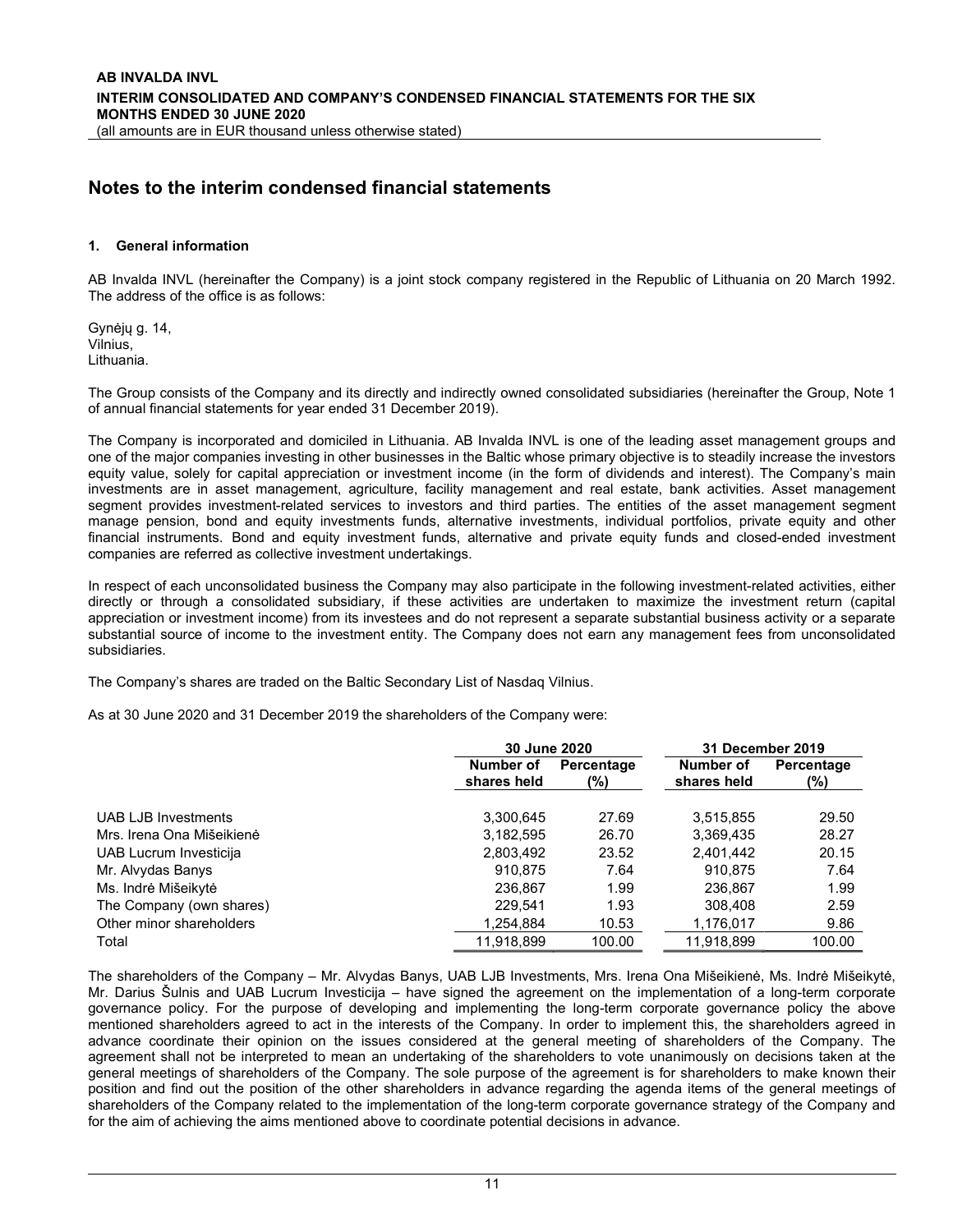#### 2. Basis of preparation and accounting policies

#### Basis of preparation

The interim condensed financial statements for the six months ended 30 June 2020 have been prepared in accordance with IAS 34 Interim Financial Reporting.

The interim condensed financial statements do not include all the information and disclosures required in the annual financial statements, and should be read in conjunction with the Group's annual financial statements as at 31 December 2019.

#### Significant accounting policies

The accounting policies adopted in the preparation of the interim condensed financial statements are consistent with those followed in the preparation of the Group's and the Company's annual financial statements for the year ended 31 December 2019 , except adoption of new Standards and Interpretations as of 1 January 2020, noted below.

A number of new or amended standards became applicable for the current reporting period:

- Amendments to the Conceptual Framework for Financial Reporting (effective for annual periods beginning on or after 1 January 2020);
- Amendments to IAS 1 and IAS 8: Definition of materiality (effective for annual periods beginning on or after 1 January 2020);
- Amendments to IFRS 9, IAS 39 and IFRS 7: Interest rate benchmark reform (effective for annual periods beginning on or after 1 January 2020);
- Amendments to IFRS 3 Business Combination: Definition of a business (effective for annual periods beginning on or after 1 January 2020);

The amendments to existing standards are not relevant to the Group and the Company.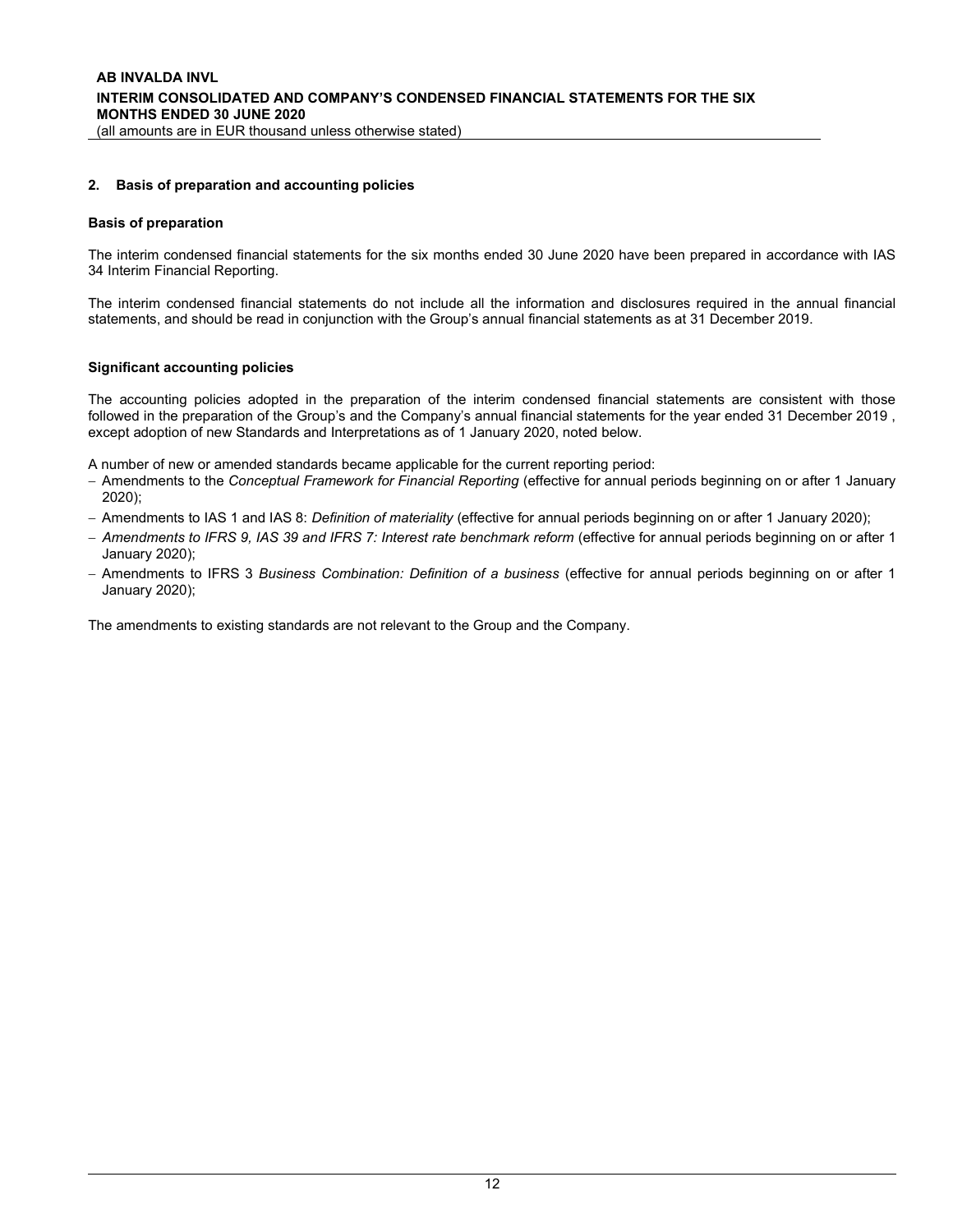#### 3. Segment information

The Board of Directors monitors the operating results of the business units of the Group separately for the purpose of making decisions about resource allocations and performance assessment. After becoming investment entity the performance of activities excluding asset management segment is evaluated based on changes in fair value of investments, including dividends and interest income received by the Company. Asset management segment's performance is evaluated based on net profit or loss. Group financing (including finance costs and finance income) and income taxes are allocated between segments as they are identified on basis of separate legal entities. Consolidation adjustments and eliminations are not allocated on a segment basis. Segment assets are measured in a manner consistent with that of the financial statements. All assets are allocated between segments, because segments are identified on a basis of separate legal entities. The granted loans by the Company are allocated to segment's, to which entities they are granted, assets. The impairment losses of these loans are allocated to a segment to which the loan was granted initially.

For management purposes, the Group is organised into following operating segments based on their products and services:

#### Asset management

The asset management segment includes pension, investment funds, private equity, alternative investments and portfolio management, financial brokerage and land administration services.

#### Investment activity

The investment activity segment includes the Company investment activities to the unconsolidated subsidiaries, associates and financial assets at fair value, administrative activities of the Companies. The main investment activities of the Company, which is presented to the management separately is disclosed below:

#### **Agriculture**

Agricultural activities include the primary crop and livestock (milk) production, feed production and grain processing and agricultural services.

#### Facility management

The facility management activities includes facility management of dwelling-houses, commercial and public real estate properties and administration of taxes on energy and utilities provided to residents.

#### Real estate

The real estate activities is investing in investment properties held for future development and in commercial real estate and its rent.

#### Bank activities

Bank activities represents indirectly investment into MAIB, bank operating in Moldova and investments into AB Šiaulių bankas, bank operating in Lithuania, held by the Company (owned. Because both investments amounts are material and operate in different markets, they are analysed separately.

#### All other activities

All other activities comprise other investments held by the Company. There is also attributed unconsolidated subsidiary UAB Kelio Ženklai, that are involved in road signs production, wood manufacturing.

Segment revenue, segment expense and segment result include transfers between business segments. Those transfers are eliminated in column 'Inter-segment transactions and consolidation adjustments'.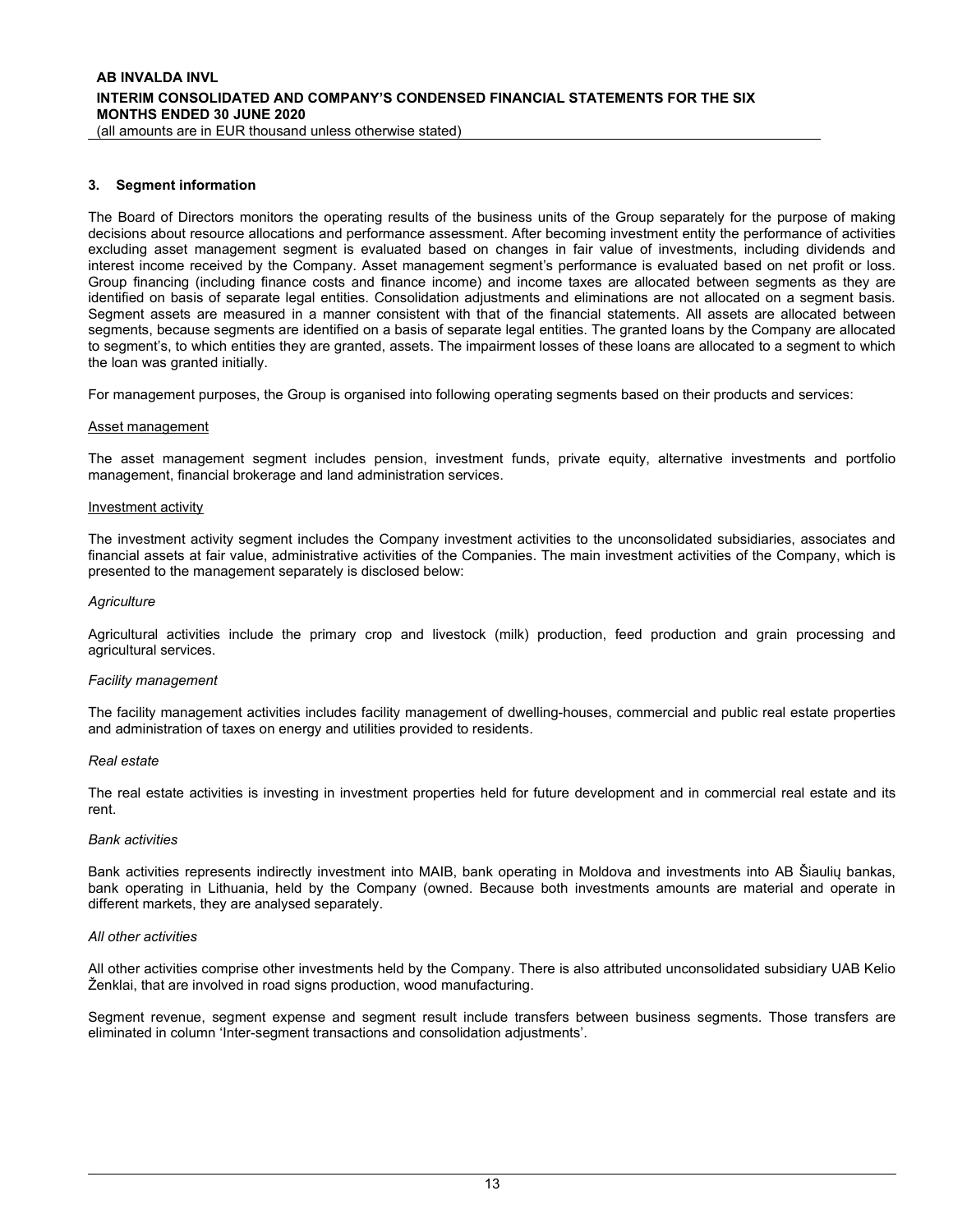#### 3 Segment information (cont'd)

The following table presents revenues and profit (loss) information regarding the Group's business segments for the six months ended 30 June 2020:

|                                     |                         |                            | Inter-segment<br>transactions and<br>consolidation |              |
|-------------------------------------|-------------------------|----------------------------|----------------------------------------------------|--------------|
|                                     | <b>Asset management</b> | <b>Investment activity</b> | adjustments                                        | <b>Total</b> |
| Period ended 30 June 2020           |                         |                            |                                                    |              |
| <b>Revenue</b>                      |                         |                            |                                                    |              |
| Sales to external customers         | 6,464                   | 18                         |                                                    | 6,482        |
| Inter-segment sales                 |                         |                            |                                                    |              |
| <b>Total revenue</b>                | 6,464                   | 18                         |                                                    | 6,482        |
| <b>Results</b>                      |                         |                            |                                                    |              |
| Net changes in fair value of        |                         |                            |                                                    |              |
| financial instruments               | (343)                   | (11, 935)                  |                                                    | (12, 278)    |
| Interest income                     |                         | 19                         |                                                    | 19           |
| Other income                        | $\overline{2}$          | 7,167                      |                                                    | 7,169        |
| Employee benefits expense           | (3, 414)                | (249)                      |                                                    | (3,663)      |
| Depreciation and amortization       | (542)                   | (9)                        |                                                    | (551)        |
| Impairment of financial and         |                         |                            |                                                    |              |
| contract assets                     | (10)                    |                            |                                                    | (10)         |
| Interest expenses                   | (62)                    | (5)                        |                                                    | (67)         |
| Other expenses                      | (1,610)                 | (174)                      |                                                    | (1,784)      |
| Profit (loss) before income tax     | 485                     | (5, 168)                   |                                                    | (4,683)      |
| Income tax credit (expenses)        | (11)                    | 524                        | -                                                  | 513          |
| Net profit (loss) for the<br>period | 474                     | (4, 644)                   |                                                    | (4, 170)     |
| Attributable to:                    |                         |                            |                                                    |              |
| Equity holders of the parent        | 449                     | (4,644)                    |                                                    | (4, 195)     |
| Non-controlling interest            | 25                      |                            |                                                    | 25           |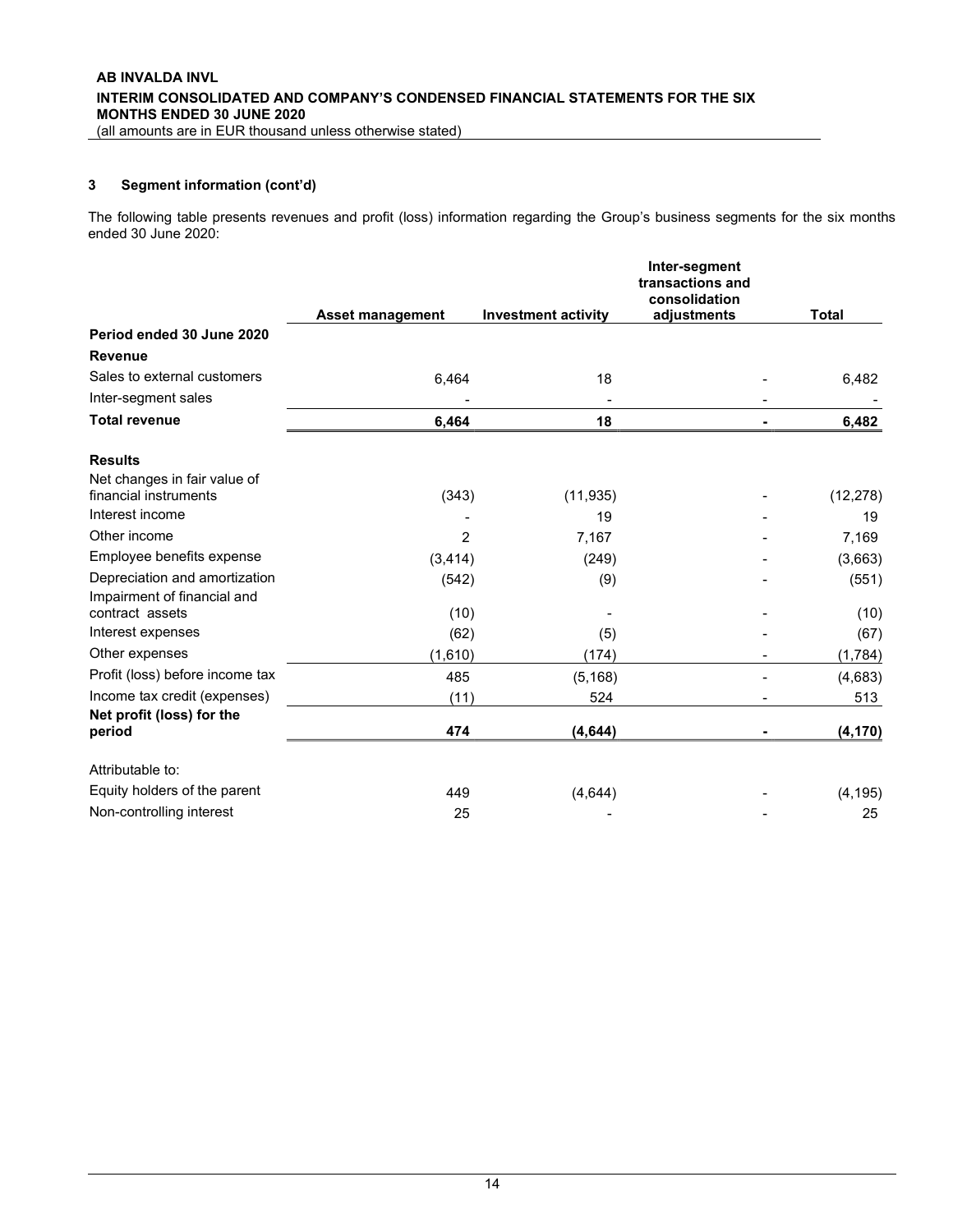### 3 Segment information (cont'd)

The following table presents revenues and profit (loss) information regarding the Group's business segments for the six months ended 30 June 2019:

|                                                       |                         |                            | Inter-segment<br>transactions and<br>consolidation |              |
|-------------------------------------------------------|-------------------------|----------------------------|----------------------------------------------------|--------------|
|                                                       | <b>Asset management</b> | <b>Investment activity</b> | adjustments                                        | <b>Total</b> |
| Period ended 30 June 2020                             |                         |                            |                                                    |              |
| <b>Revenue</b>                                        |                         |                            |                                                    |              |
| Sales to external customers                           | 4,691                   | 17                         |                                                    | 4,708        |
| Inter-segment sales                                   |                         |                            |                                                    |              |
| <b>Total revenue</b>                                  | 4,691                   | 17                         |                                                    | 4,708        |
| <b>Results</b>                                        |                         |                            |                                                    |              |
| Net changes in fair value of<br>financial instruments | 291                     | 5,376                      |                                                    | 5,667        |
| Interest income                                       | $\overline{2}$          | 24                         |                                                    | 26           |
| Other income                                          | 173                     | 1,725                      |                                                    | 1,898        |
| Employee benefits expense                             | (2,629)                 | (211)                      |                                                    | (2,840)      |
| Depreciation and amortization                         | (390)                   | (10)                       |                                                    | (400)        |
| Impairment of financial and<br>contract assets        |                         | 139                        |                                                    | 139          |
| Interest expenses                                     | (54)                    | (6)                        |                                                    | (60)         |
| Other expenses                                        | (1,617)                 | (63)                       |                                                    | (1,680)      |
| Profit (loss) before income tax                       | 467                     | 6,991                      |                                                    | 7,458        |
| Income tax credit (expenses)                          | (41)                    | (236)                      |                                                    | (277)        |
| Net profit (loss) for the<br>period                   | 426                     | 6,755                      |                                                    | 7,181        |
| Attributable to:                                      |                         |                            |                                                    |              |
| Equity holders of the parent                          | 426                     | 6,755                      |                                                    | 7,181        |
| Non-controlling interest                              |                         |                            |                                                    |              |

The following table represents segment assets of the Group operating segments as at 30 June 2020 and 31 December 2019:

|                       |                  | Inter-segment transactions and |                           |        |  |  |  |
|-----------------------|------------------|--------------------------------|---------------------------|--------|--|--|--|
| <b>Segment assets</b> | Asset management | <b>Investment activity</b>     | consolidation adiustments | Total  |  |  |  |
| At 30 June 2020       | 7.480            | 62.724                         | (145)                     | 80.059 |  |  |  |
| At 31 December 2019   | 18.362           | 75.193                         | (80)                      | 93.475 |  |  |  |

The following table represents segment liabilities of the Group operating segments as at 30 June 2020 and 31 December 2019:

|                            |                  |                     | Inter-segment transactions and |       |
|----------------------------|------------------|---------------------|--------------------------------|-------|
| <b>Segment liabilities</b> | Asset management | Investment activity | consolidation adjustments      | Total |
| At 30 June 2020            | 4.749            | .725                | (145)                          | 6.329 |
| At 31 December 2019        | 4.574            | .973                | (80)                           | 6.467 |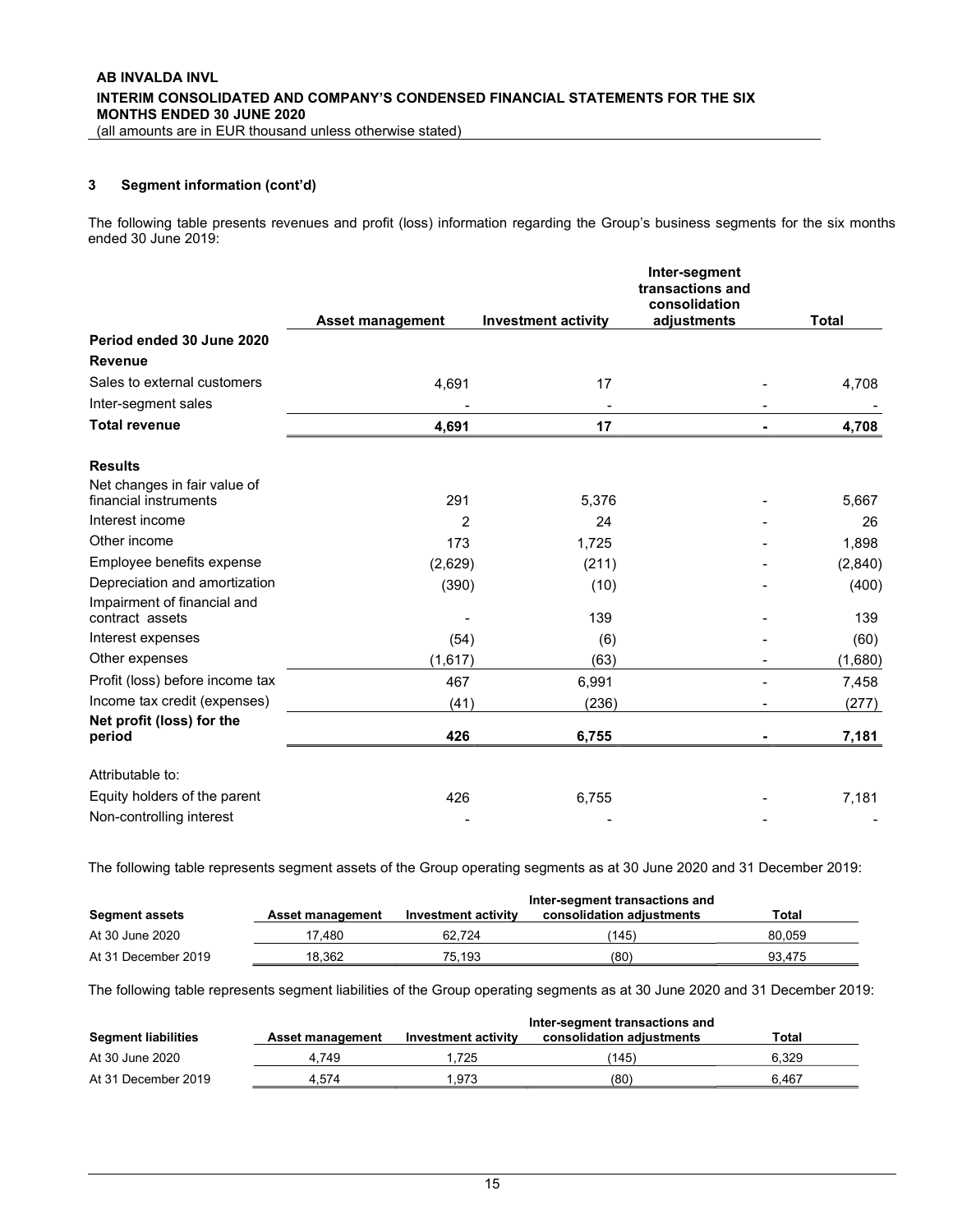### 3 Segment information (cont'd)

The following tables present measurement of investment activities results on the basis of changes in fair value, including dividend and interest income:

|                                                                               | <b>Agriculture</b>                  | <b>Facility</b><br>management | <b>Real estate</b> | <b>Bank sector</b><br>(MAIB) | <b>Bank sector</b><br>(AB Šiaulių<br>bankas) | Other<br>investments | Total          |
|-------------------------------------------------------------------------------|-------------------------------------|-------------------------------|--------------------|------------------------------|----------------------------------------------|----------------------|----------------|
| Period ended 30 June 2020<br>Net changes in fair value on<br>financial assets | (2, 264)                            | 711                           | (4,229)            | (1, 573)                     | (3,229)                                      | (1, 351)             | (11, 935)      |
| Dividend income                                                               | 488                                 | 332                           | 6,117              |                              |                                              | 230                  | 7,167          |
| Interest income<br>Total income from<br>investments                           | $\overline{\phantom{a}}$<br>(1,776) | 1,043                         | 13<br>1,901        | (1, 573)                     | (3,229)                                      | 6<br>(1, 115)        | 19<br>(4, 749) |
| Investments fair value as at<br>30 June 2020                                  | 14,992                              | 5,222                         | 7,490              | 6,449                        | 13,443                                       | 12,614               | 60,210         |

As at 30 June 2020 the Group also have investments at fair value with carrying amount of EUR 3,627 thousand which attributed to asset management segment.

|                                                                               |                          | <b>Facility</b> |                    | <b>Bank sector</b> | <b>Bank sector</b><br>(AB Šiaulių | Other                    |        |
|-------------------------------------------------------------------------------|--------------------------|-----------------|--------------------|--------------------|-----------------------------------|--------------------------|--------|
|                                                                               | Aariculture              | management      | <b>Real estate</b> | (MAIB)             | bankas)                           | investments              | Total  |
| Period ended 30 June 2019<br>Net changes in fair value on<br>financial assets | 2.923                    | 41              | 84                 | 127                | 1.779                             | 422                      | 5,376  |
| Dividend income                                                               | $\overline{\phantom{a}}$ | 205             | 554                |                    | 955                               | $\overline{\phantom{0}}$ | 1,714  |
| Interest income<br><b>Total income from</b>                                   | $\,$                     | 6               | $\qquad \qquad$    |                    | $\,$                              | 18                       | 24     |
| investments                                                                   | 2.923                    | 252             | 638                | 127                | 2.734                             | 440                      | 7,114  |
| Investments fair value as at<br>30 June 2019                                  | 15.146                   | 4.343           | 10.402             | 3.709              | 14.992                            | 7.497                    | 56,089 |

As at 30 June 2019 the Group also have investments at fair value with carrying amount of EUR 3,932 thousand which attributed to asset management segment.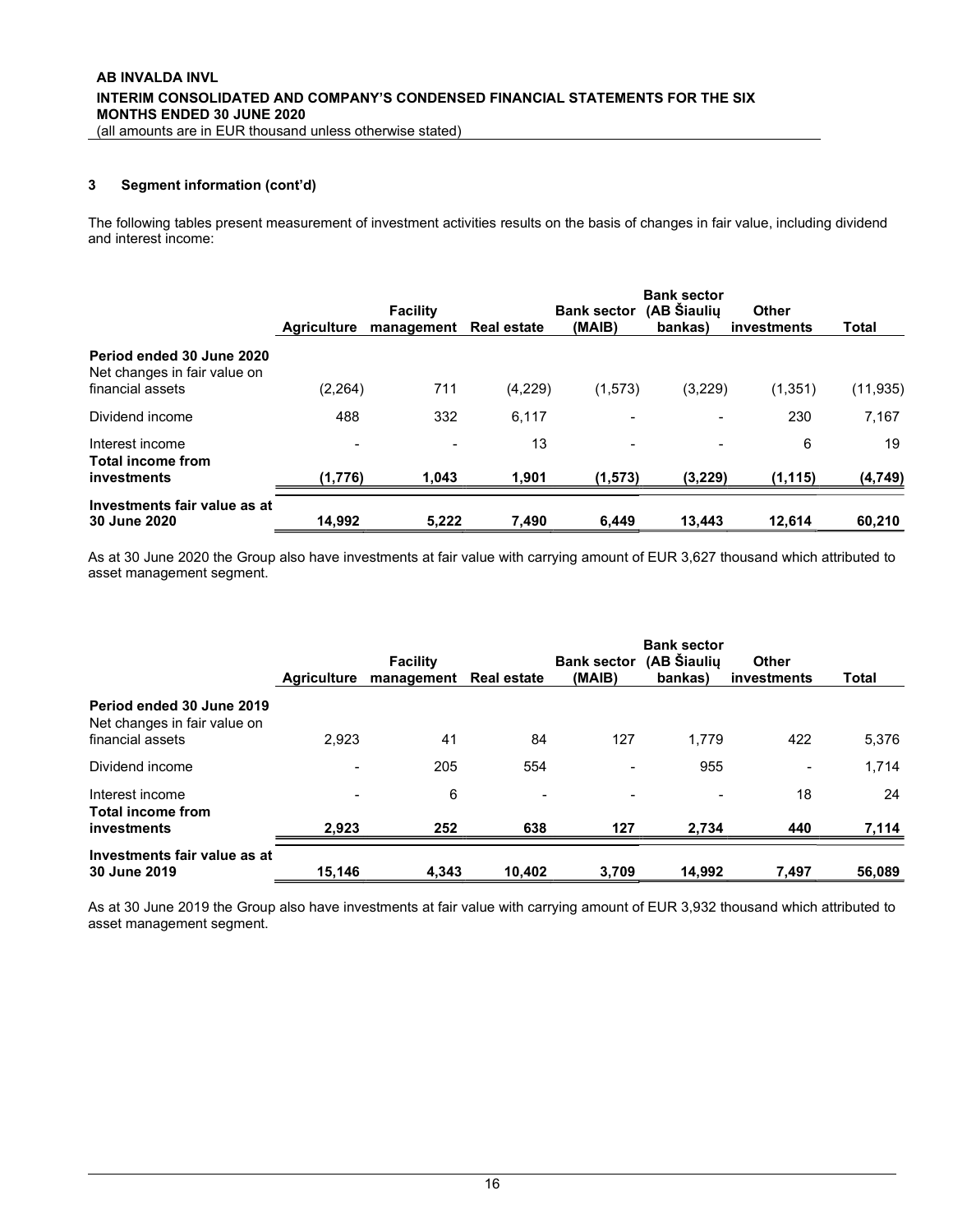#### 4. Dividends

In 2019 dividends were not declared. A dividend in respect of the year ended 31 December 2019 of EUR 0.80 per share, amounting to a total dividend of EUR 9.288 thousand, was approved at the annual general meeting on 30 April 2020.

#### 5. Investment into subsidiaries and associates, other investments

#### 1st Half Year of 2020

In April 2020 after obtaining the permission of the Moldovan central bank, convertible bonds of MD Partners UAB owned by the Company was converted into shares of MD Partners, after which the Company owns 51.37% of shares and 48.63% of shares is owned by INVL Special Opportunities Fund, managed by consolidated subsidiary UAB INVL Asset Management. For bonds with nominal value of EUR 2,990 thousand the Company received the shares with nominal value of EUR 2,990 thousand (ratio for one bond received one share).

During the six months of 2020 the Company has additionally acquired and sold shares of INVL Baltic Real Estate for EUR 8 thousand and EUR 10 thousand, respectively, on the stock exchange. Also, the Company sold 2.46% of shares of INVL Baltic Real Estate to unconsolidated subsidiary UAB Įmonių grupė Inservis for EUR 1,081 thousand. Until issue of these financial statements the transaction is not settled.

In 1<sup>st</sup> Half Year of 2020 the Group and the Company have additionally invested EUR 2,776 thousand and EUR 1,761 thousand by cash into financial assets at fair value through profit or loss, respectively, and have sold them for EUR 1,542 thousand and EUR 1,287 thousand by cash, respectively. The numbers include investments to a closed-end private equity fund INVL Baltic Sea Growth Fund (hereinafter – BSGF).

#### 1st Half Year of 2019

In February 2019 the subsidiaries UAB BSGF Sanus and BSGF Fortis were sold to a closed-end private equity fund INVL Baltic Sea Growth Fund for EUR 304 thousand. Entities were established for the benefit of this fund and, therefore, were sold for price equalled to investment amount.

In 1<sup>st</sup> Half Year of 2019 convertible bonds of UAB MD Partners were redeemed for EUR 1,732 thousand.

During the six months of 2019 the Company has additionally acquired shares of INVL Baltic Real Estate for EUR 41 thousand on the stock exchange.

In 1<sup>st</sup> Half Year of 2019 the Company has granted loans of EUR 105 thousand to UAB Kelio ženklai and loans of EUR 300 thousand to UAB Įmonių grupė Inservis. Latter loan was used to acquire from the state 51.67% stake in UAB Informacinio Verslo Paslaugų Įmonė for EUR 352 thousand. The transaction with the state entity Turto Bankas was completed on 31 January 2019. After this transaction, the Group increased its shareholding in UAB Informacinio Verslo Paslaugų Įmonė up to 88.7 percent. UAB Informacinio Verslo Paslaugu Imonė has a licence of payment institution issued by the Bank of Lithuania. The company administers taxes on energy and utilities provided to residents, provides services to companies and institutions.

In March 2019 UAB Litagra is acquired additional 10% of own shares from its other shareholders. Therefore, owned voting rights of UAB Litagra is increased to 45.53%. In 2<sup>nd</sup> Half Year of 2020 after third tranche of acquisition of own shares by the entity owned voting rights increased to 48.81%.

In 1<sup>st</sup> Half Year of 2019 the Group and the Company have additionally invested EUR 3,351 thousand by cash into financial assets at fair value through profit or loss, and have sold them for EUR 202 thousand and EUR 99 thousand by cash, respectively. The numbers include investments to BSGF.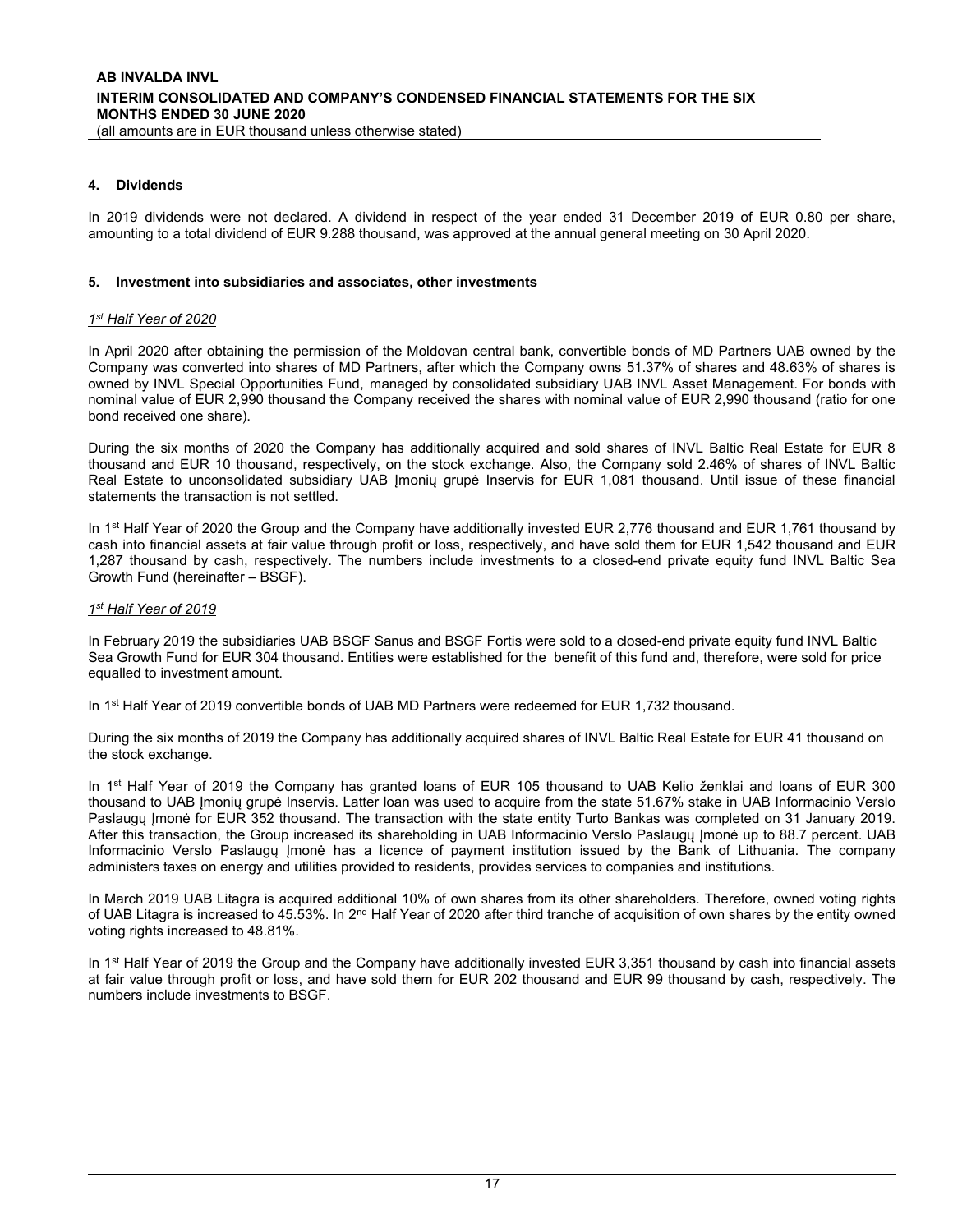#### 5 Investment into subsidiaries and associates, other investments (cont'd)

#### Investments into BSGF

The Management Board of the Company on 5 February 2019 approved entering into BSGF Partnership Agreement and a Subscription Agreement related to investment in BSGF, which is managed by consolidated subsidiary UAB INVL Asset Management. The Company has committed to invest EUR 19.15 million in BSGF. It is provided that the capital committed to the fund will be called in stages, for the execution of specific transactions. After the investment in BSGF is made, the Company undertakes not to invest in private equity assets that comply with the fund's strategy and to conduct its main investment activity through this fund.

In February 2019 first closing of BSGF was completed at EUR 106 million of commitments. The Company will have to invest into BSGF pro-rata of its commitments. When new investors were attracted to BSGF, BSGF returned to old investors cash as equalisation amount that all investors into funds would transfer proportionally the same part of its commitments. During  $1<sup>st</sup>$  Half Year of 2019 the Company has transferred EUR 3,342 thousand of cash into BSGF. After first closing the Company has owned 18.1% of funds units.

In February 2020 was completed third and last closing of BSGF. Fund's size reached EUR 164.7 million of commitments. The Company has additional committed EUR 974 thousand. After final closing the Company has owned 12.2% of fund units. As a consequence of equalisation to the Company was refunded EUR 265 thousand and EUR 123 thousand was set-off for new units' acquisition. During 1<sup>st</sup> Half Year of 2020 the Company has transferred EUR 1,700 thousand of cash into BSGF. The outstanding capital commitment to BSGF is EUR 16,087 thousand.

#### 6. Financial assets and fair value hierarchy

The Group uses the following hierarchy for determining and disclosing the fair value of financial instruments by valuation technique:

Level 1: quoted (unadjusted) prices in active markets for identical assets or liabilities;

Level 2: other techniques for which all inputs which have a significant effect on the recorded fair value are observable, either directly or indirectly;

Level 3: techniques which use inputs which have a significant effect on the recorded fair value that are not based on observable market data.

Unconsolidated subsidiaries and associates are measured at fair value through profit or loss.

The fair value of financial instruments traded in active markets is based on quoted market prices at the balance sheet date. A market is regarded as active if quoted prices are readily and regularly available from an exchange and those prices represent actual and regularly occurring market transactions on arm's length basis. The quoted market price used for financial assets held by the Group is the measurement date exchange closing price.

The level 2 instruments are investments to collective investment undertakings and entities, where fair value is measured as fair value of net assets value, which is based only on observable inputs. Therefore, collective investment undertakings and these entities have invested only to securities which are measured as Level 1 instruments, and have only cash, current liabilities, which carrying amount approximate to fair value.

The valuation of Level 3 instruments are performed by the Company's employees, analysts, every quarter. The value are estimated as at the last day of quarter. The management of the Company review the valuations prepared by analysts.

Investment into shares of UAB Litagra (agriculture activity) was valued under the market approach. Relative valuation (market multiples) was done using median EV/EBITDA (capitalization equals EBITDA multiplied by enterprise value and EBITDA multiple minus net debt) and P/BV (capitalization equals Price to book value multiple multiplied by company's book value) multiples. Although farming is considered a relatively stable business, its results for a particular year may vary depending on weather and other one-off conditions. We partially smooth out such volatility by using weighted historical financials for the entity and for its peers. EBITDA is calculated using numbers for the last three years however giving a higher emphasis for the last trailing 12 months result. Additionally, we add a value of land portfolio owned by Litagra group. It was valued by external asset valuators, accounted in the statement of financial position for the reporting period date; therefore, we use it for valuation purpose as well. The value of land portfolio is adjusted by rent costs, which would be payable in case of land sale, in EV/EBITDA multiplier method.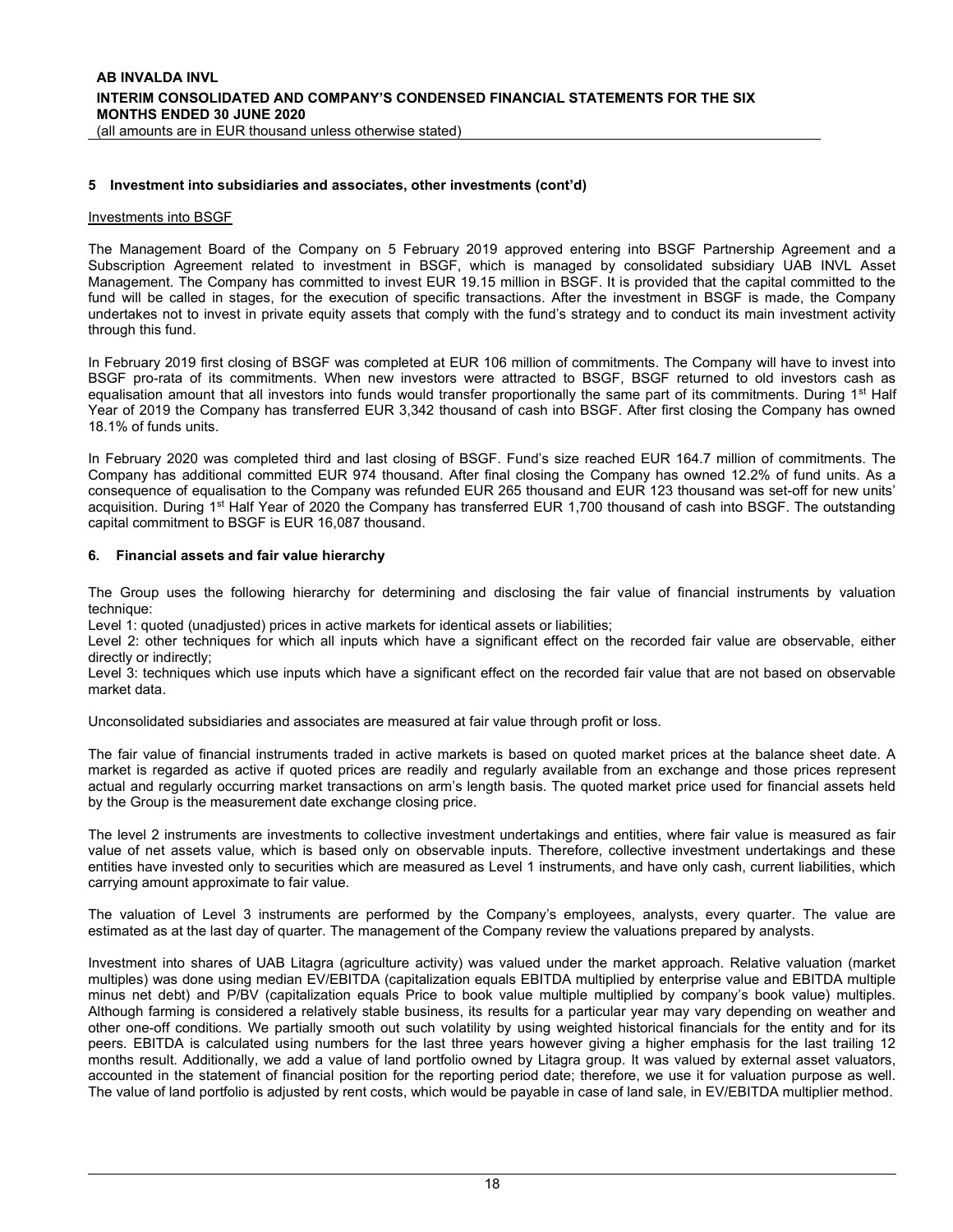Agricultural activities include the primary crop and livestock (milk) production, feed production and grain processing. UAB Litagra is holding company which directly and indirectly owned shares of multiple entities which for valuation are divided into two subgroups. One subgroup comprises the primary crop and livestock (milk) production. This segment is compared to 5 peers from Central Eastern Europe region including 2 entities from Lithuania. Another subgroup comprises feed production and grain processing. During 1<sup>st</sup> Half Year of 2020 the average market capitalization of the peers declined due to the COVID-19 virus pandemic impact on stock markets, although financial results of UAB Litagra improved. Therefore, the fair value of investments is decreased less than market capitalization of the peers. During 1st Half Year of 2019 higher market multiples for the peers and improved financial results of UAB Litagra itself led to higher valuation. Another reason is increased stake as a buyout of minority shareholder was done by the entity itself with minority discount. During 1<sup>st</sup> Half Year 2019 the effective ownership held by the Group is increased from 40.98% to 45.53%.

At the end of 2019 the Company was prepared also valuation by using discounted cash flows method to check the valuation of multiplier method. The cash flows were adjusted by rent costs of owned land. The value of land, valued by external asset valuators, was added to the value established by discounted cash flows. The valuation supported determined fair value by multiplier method.

Investment in facility management entities was measured using trailing twelve months EBITDA and applying a multiplier of comparable entity City Service SE, operating in Lithuania and listed on the Warsaw Exchange. It was decided not to use other foreign companies' multipliers, which were higher than the one used in the calculations due to the fact that facility management is local business dependent on varying Lithuanian legal and business environment. Other facility management entities operating in Lithuania are not public companies. At the end of 2019 the Company was prepared also valuation by using discounted cash flows method to check the valuation of multiplier method. The valuation supported determined fair value by multiplier method.

UAB Kelio Ženklai was measured according to fair value of its assets and liabilities. The main assets - buildings - of UAB Kelio Ženklai was valued using sales comparison method. On the assessment the value of UAB Kelio Ženklai reflects its net assets value.

Investments into UAB MD Partners are measured as fair value of net assets value of entity, where main indirectly owned assets – investment into MAIB bank – are measured using price to earnings (P/E) and P/BV multiplier method of comparable banks from the Central and Eastern Europe (9 peers are selected) and applying discount determined in 2019 on the data of transactions similar to MAIB bank acquisition transaction. Discount reflects lack of marketability and country and MAIB risk. The Company indirectly has 7.9% shares of MAIB. On valuation it is taken into consideration cash and liabilities at the level intermediate entities UAB MD Partners and HEIM Partners Limited. Because convertible bonds of UAB MD Partners have the same economic rights to the profit of UAB MD Partners as its shares, shares and convertible bonds are measured as one investment.

Dormant entities are measured according to its equity, because they have only cash and current liabilities.

The Group and the Company have also invested into collective investment undertakings, which main assets are Level 3 financial instruments. These investments are valued at net assets value of collective investment undertakings, which are measured at fair value and communicated to investor by the management entity of collective investment undertakings. Investments of collective investment undertakings are measured EBITDA and Revenue multiplier method or by using discounted cash flows method.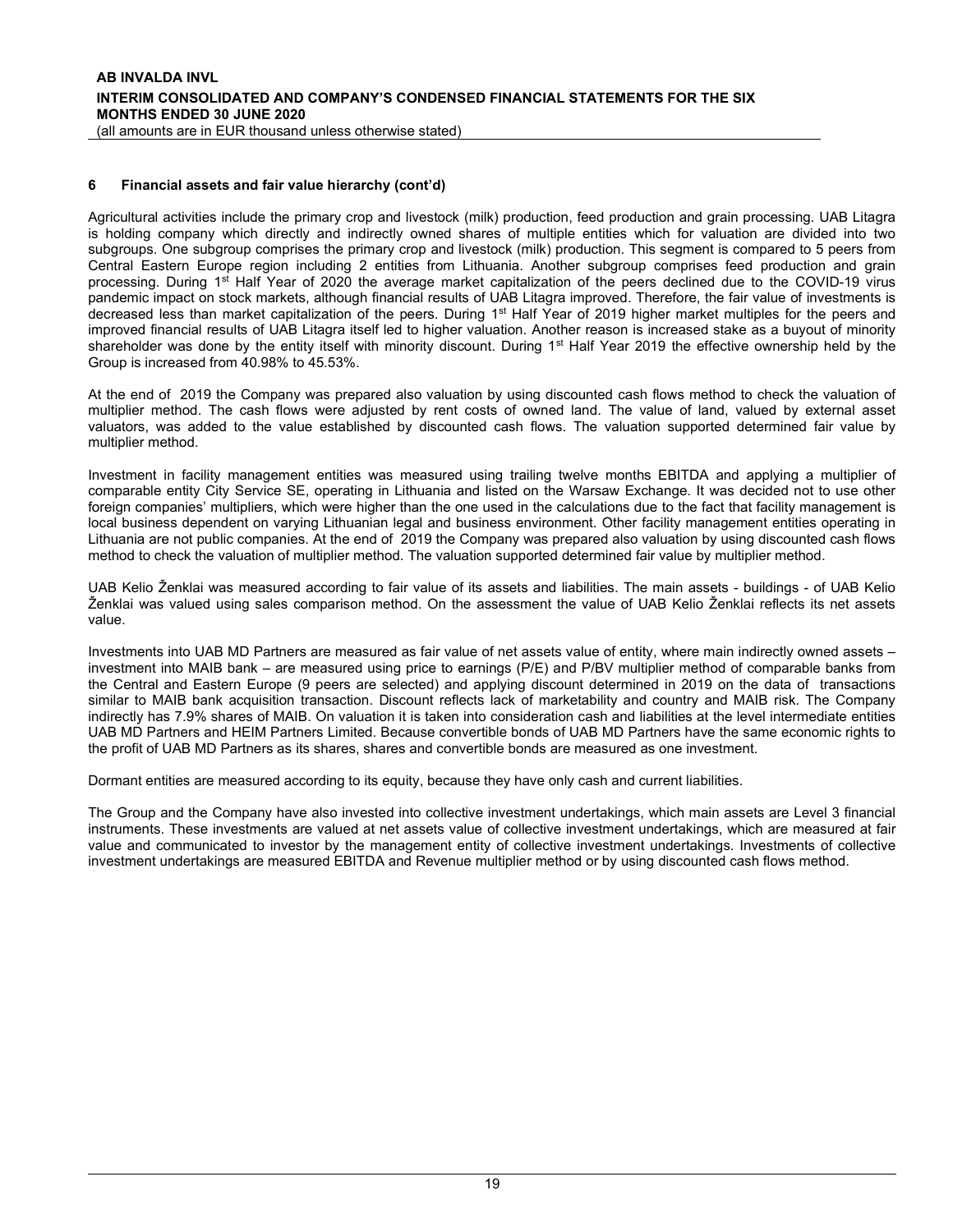The following table represents inputs and fair value valuation techniques of subsidiaries and associates used by the Company and the Group as at 30 June 2020:

| <b>Profile of activities</b>                                                  | <b>Fair value</b> | Valuation<br>technique         | <b>Inputs</b>                                                   | <b>Values of</b><br>inputs |
|-------------------------------------------------------------------------------|-------------------|--------------------------------|-----------------------------------------------------------------|----------------------------|
| Facility management (UAB                                                      |                   | Comparable                     | <b>EBITDA</b> multiple                                          | 8.2                        |
| Inservis, UAB Imonių Grupė<br>Inservis*) (Level 3)                            | 5,222             | companies in the<br>market     | EBITDA, EUR thousand                                            | 550                        |
|                                                                               |                   |                                | <b>EBITDA</b> multiple                                          | 8.77 and 14.03             |
| Agriculture (UAB Litagra)                                                     | 14,992            | Comparable<br>companies in the | P/BV                                                            | 0.59 and 0.68              |
| (Level 3)                                                                     |                   | market                         | EBITDA, EUR thousand                                            | 3,587                      |
|                                                                               |                   |                                | Discount for lack of marketability                              | 10%                        |
| Road signs production, wood<br>manufacturing (UAB Kelio<br>Ženklai) (Level 3) | 364               | Fair value of net<br>assets    |                                                                 |                            |
|                                                                               | 6,449             |                                | P/BV                                                            | 0.77                       |
|                                                                               |                   | Comparable                     | P/E                                                             | 6.53                       |
| Investment entity (UAB MD<br>partners, investment into                        |                   | companies in the               | Net profit, EUR million                                         | 35                         |
| MAIB) (Level 3)                                                               |                   | market                         | Equity, EUR million                                             | 228                        |
|                                                                               |                   |                                | Discount for lack of marketability and<br>country and MAIB risk | 60%                        |
| Investment entity (UAB Cedus<br>Invest) (Level 2)                             | 74                | Fair value of net<br>assets    |                                                                 |                            |
| Dormant SPEs (Level 2)                                                        | 41                | Fair value of net<br>assets    |                                                                 |                            |
|                                                                               |                   | Comparable                     | <b>EBITDA</b> multiple                                          | 12.79 and 5.3              |
| BSGF (Level 3)                                                                | 3,702             | companies in the               | Revenue (Sales) multiple                                        | 0.92 and 0.38              |
|                                                                               |                   | market                         | Discount for lack of marketability                              | 17.3% and 0%               |

\*Valuation of UAB Įmonių Grupė Inservis include indirectly owned unconsolidated subsidiaries - UAB Priemiestis, UAB Jurita, UAB Informacinio Verslo Paslaugų Įmonė, SIA Inservis and dormant UAB IPP Integracijos Projektai.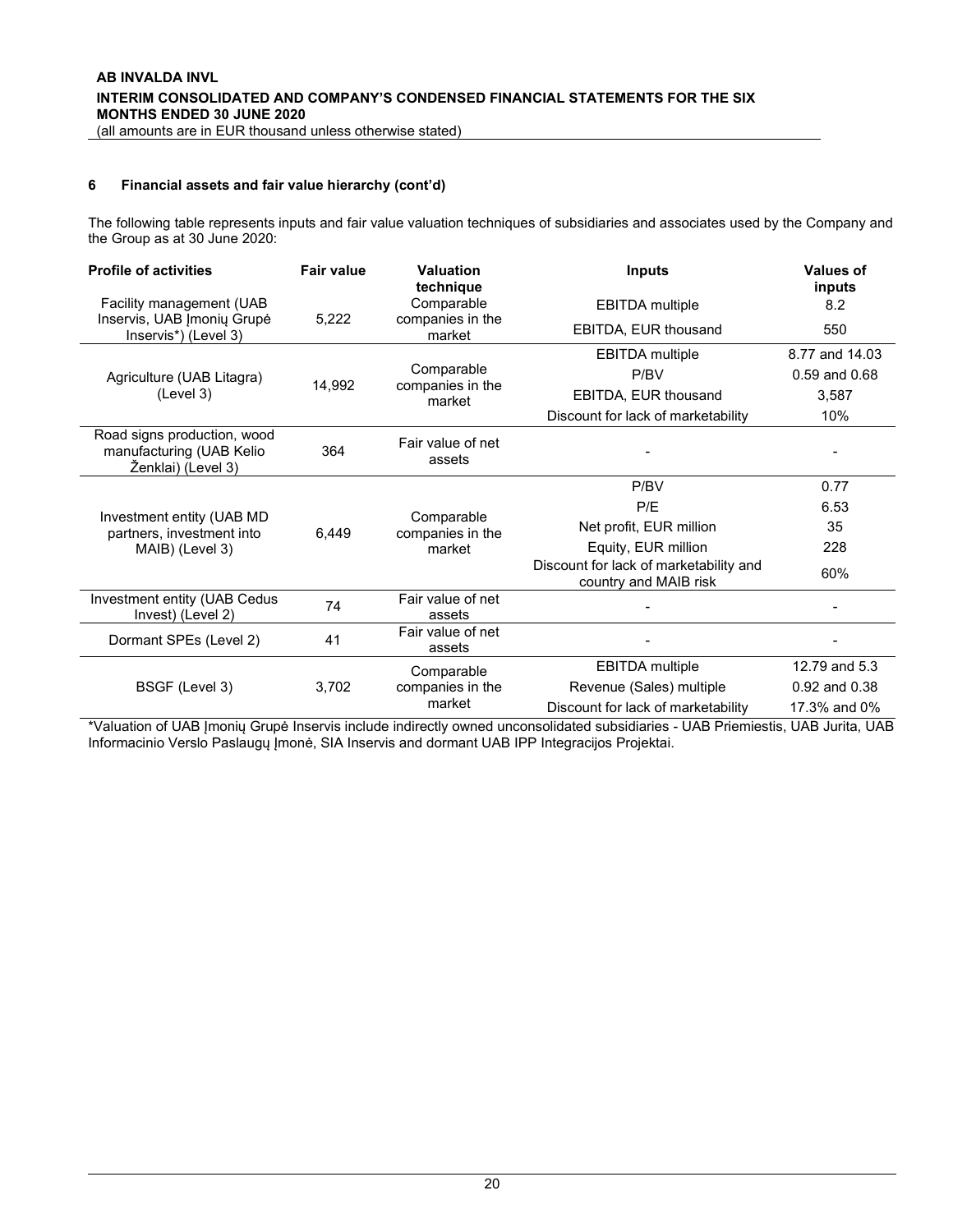The following table represents inputs and fair value valuation techniques of subsidiaries and associates used by the Company and the Group as at 31 December 2019:

| <b>Profile of activities</b>                                                  | <b>Fair value</b> | <b>Valuation</b><br>technique<br>Comparable | <b>Inputs</b>                                                                                    | <b>Values of</b><br>inputs   |
|-------------------------------------------------------------------------------|-------------------|---------------------------------------------|--------------------------------------------------------------------------------------------------|------------------------------|
|                                                                               |                   | companies in the                            | <b>EBITDA</b> multiple<br>EBITDA, EUR thousand                                                   | 10.8<br>403                  |
| Facility management (UAB                                                      |                   | market                                      |                                                                                                  |                              |
| Inservis, UAB Įmonių Grupė<br>Inservis*) (Level 3)                            | 4,511             | Discounted cash<br>flows                    | Yearly increase of sales<br>Yearly increase of expenses<br>Discount rate<br>Terminal growth rate | 4%-5%<br>3%-5%<br>8.9%<br>1% |
|                                                                               |                   |                                             | <b>EBITDA</b> multiple                                                                           | 9.03 and 17.37               |
|                                                                               |                   | Comparable                                  | P/BV                                                                                             | 0.65 and 0.86                |
|                                                                               |                   | companies in the                            | Equity, EUR thousand                                                                             | 36,537                       |
| Agriculture (UAB Litagra)                                                     |                   | market                                      | EBITDA, EUR thousand                                                                             | 3,120                        |
| (Level 3)                                                                     | 17,256            |                                             | Discount for lack of marketability                                                               | 10%                          |
|                                                                               |                   | Discounted cash                             | EBITDA margin                                                                                    | 6% and 16%-<br>19%           |
|                                                                               |                   | flows                                       | Discount rate                                                                                    | 7.5% and 7.82%               |
|                                                                               |                   |                                             | Terminal growth rate                                                                             | 1%                           |
| Road signs production, wood<br>manufacturing (UAB Kelio<br>Ženklai) (Level 3) | 351               | Fair value of net<br>assets                 |                                                                                                  |                              |
|                                                                               |                   |                                             | P/BV                                                                                             | 1.01                         |
|                                                                               |                   | Comparable                                  | P/E                                                                                              | 7.42                         |
| Investment entity (UAB MD<br>partners, investment into                        | 8,022             | companies in the                            | Net profit, EUR million                                                                          | 37                           |
| MAIB) (Level 3)                                                               |                   | market                                      | Equity, EUR million                                                                              | 229                          |
|                                                                               |                   |                                             | Discount for lack of marketability and<br>country and MAIB risk                                  | 60%                          |
| Investment entity (UAB Cedus<br>Invest) (Level 2)                             | 240               | Fair value of net<br>assets                 |                                                                                                  |                              |
| Dormant SPEs (Level 2)                                                        | 42                | Fair value of net<br>assets                 |                                                                                                  | $\overline{\phantom{0}}$     |
|                                                                               |                   |                                             | <b>EBITDA</b> multiple                                                                           | 12.83                        |
|                                                                               |                   | Comparable                                  | Revenue (Sales) multiple                                                                         | 0.91                         |
| BSGF (Level 3)                                                                | 3,577             | companies in the                            | Discount for lack of marketability                                                               | 14%                          |
|                                                                               |                   | market/discounted                           | Discount rate                                                                                    | 12.07%                       |
|                                                                               |                   | cash flows                                  | Terminal growth rate                                                                             | 1%                           |
|                                                                               |                   |                                             | <b>EBITDA</b> margin                                                                             | 5.1%-5.7%                    |

\*Valuation of UAB Įmonių Grupė Inservis include indirectly owned unconsolidated subsidiaries - UAB Priemiestis, UAB Jurita, UAB Informacinio Verslo Paslaugų Įmonė, SIA Inservis and dormant UAB IPP Integracijos Projektai.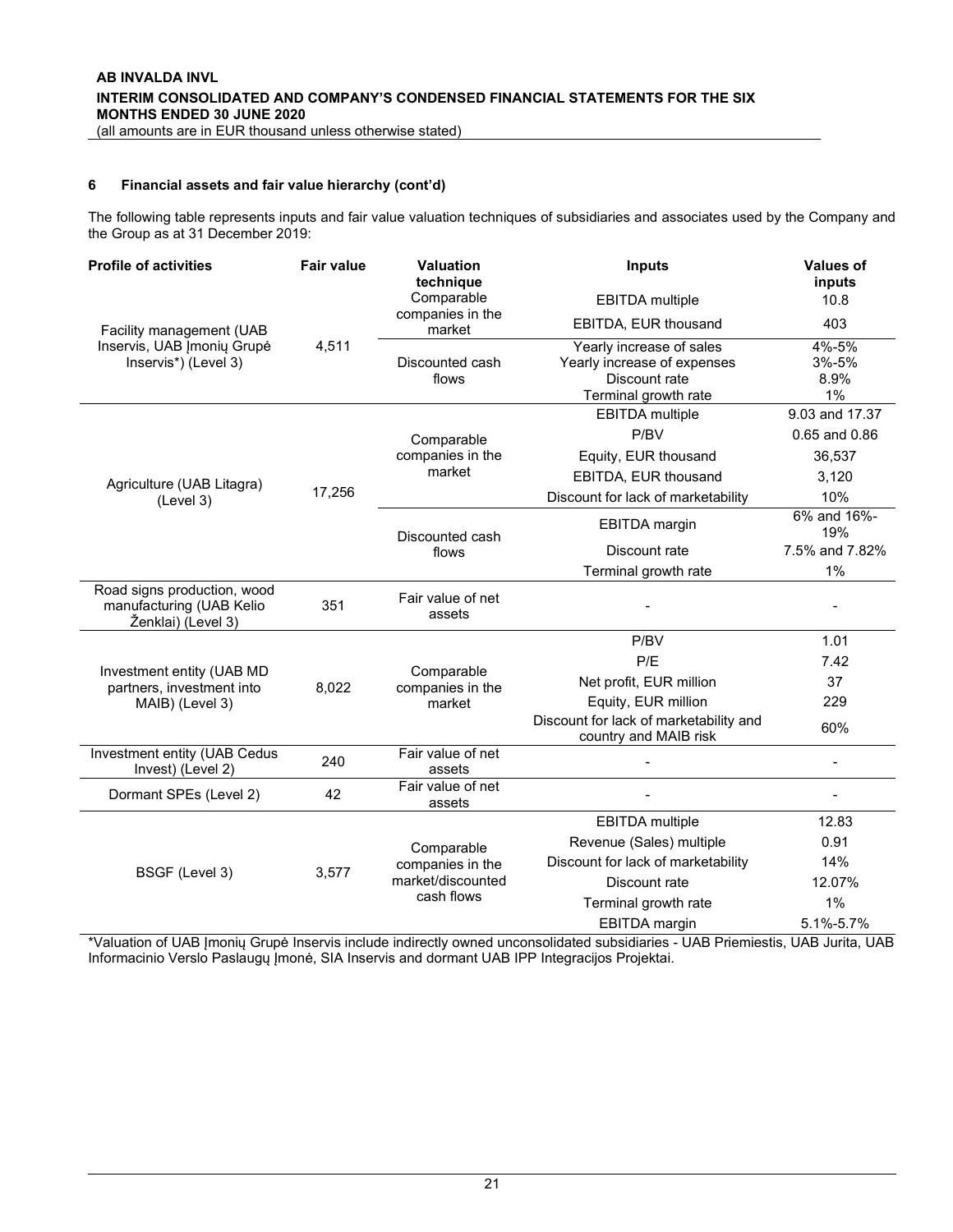The table below presents the effect of changing one or more those assumptions behind the valuation techniques adopted based on reasonable possible alternative assumptions:

| <b>Profile of activities</b>                 | Unobservable inputs                                     | <b>Reasonable</b>                | Change in Valuation +/- |                           |  |
|----------------------------------------------|---------------------------------------------------------|----------------------------------|-------------------------|---------------------------|--|
|                                              |                                                         | possible shift +/-<br>(absolute) | As at 30 June<br>2020   | As at 31 December<br>2019 |  |
|                                              |                                                         | value/bps/%)                     |                         |                           |  |
|                                              | <b>EBITDA</b> multiple                                  | 1                                | 550/(550)               | 403/(403)                 |  |
| Facility management                          | <b>EBITDA</b>                                           | 5%                               | 226/(226)               | 217/(217)                 |  |
| (Level 3)                                    | Discount rate                                           | $100$ bps                        |                         | (481)/617                 |  |
|                                              | Terminal growth rate                                    | 50 bps                           |                         | 196/(173)                 |  |
|                                              | <b>EBITDA</b> multiple                                  | 1                                | 596/(596)               | 494/(494)                 |  |
|                                              | P/BV multiple                                           | 0.1                              | 834/(834)               | 802/(802)                 |  |
| Agriculture (UAB Litagra)                    | <b>EBITDA</b><br>Discount for lack of                   | 10%                              | 1,016/(1,016)           | 1,087/(1,087)             |  |
| (Level 3)                                    |                                                         |                                  |                         |                           |  |
|                                              | marketability<br>Discount rate                          | $100$ bps                        | (167)/167               | (192)/192                 |  |
|                                              |                                                         | $100$ bps                        |                         | (1,727)/2,323             |  |
|                                              | Terminal growth rate                                    | 50 bps                           |                         | 812/(699)                 |  |
|                                              | P/BV                                                    | 0.1                              | 362/(362)               | 364/(364)                 |  |
| Investment entity (UAB MD                    | P/E                                                     | 0.5                              | 280/(280)               | 290/(290)                 |  |
| partners, investment into<br>MAIB) (Level 3) | Net profit<br>Discount for lack of<br>marketability and | 5%                               | 204/(204)               | 245/(245)                 |  |
|                                              | country risk                                            | 100 bps                          | (160)/160               | (199)/199                 |  |
|                                              | <b>EBITDA</b> multiple                                  | $2$ and 1                        | 122/(122)               | 253/(253)                 |  |
|                                              | Revenue (Sales)<br>multiple                             | $0.4$ and $0.1$                  | 415/(415)               | 367/(367)                 |  |
| BSGF (Level 3)                               | Discount for lack of<br>marketability                   | 500 bps                          | (110)/110               | (138)/138                 |  |
|                                              | Discount rate                                           | $200$ bps                        |                         | (413)/600                 |  |
|                                              | Terminal growth rate                                    | $100$ bps                        |                         | 161/(138)                 |  |
|                                              | <b>EBITDA</b> margin                                    | $100$ bps                        |                         | 666/(666)                 |  |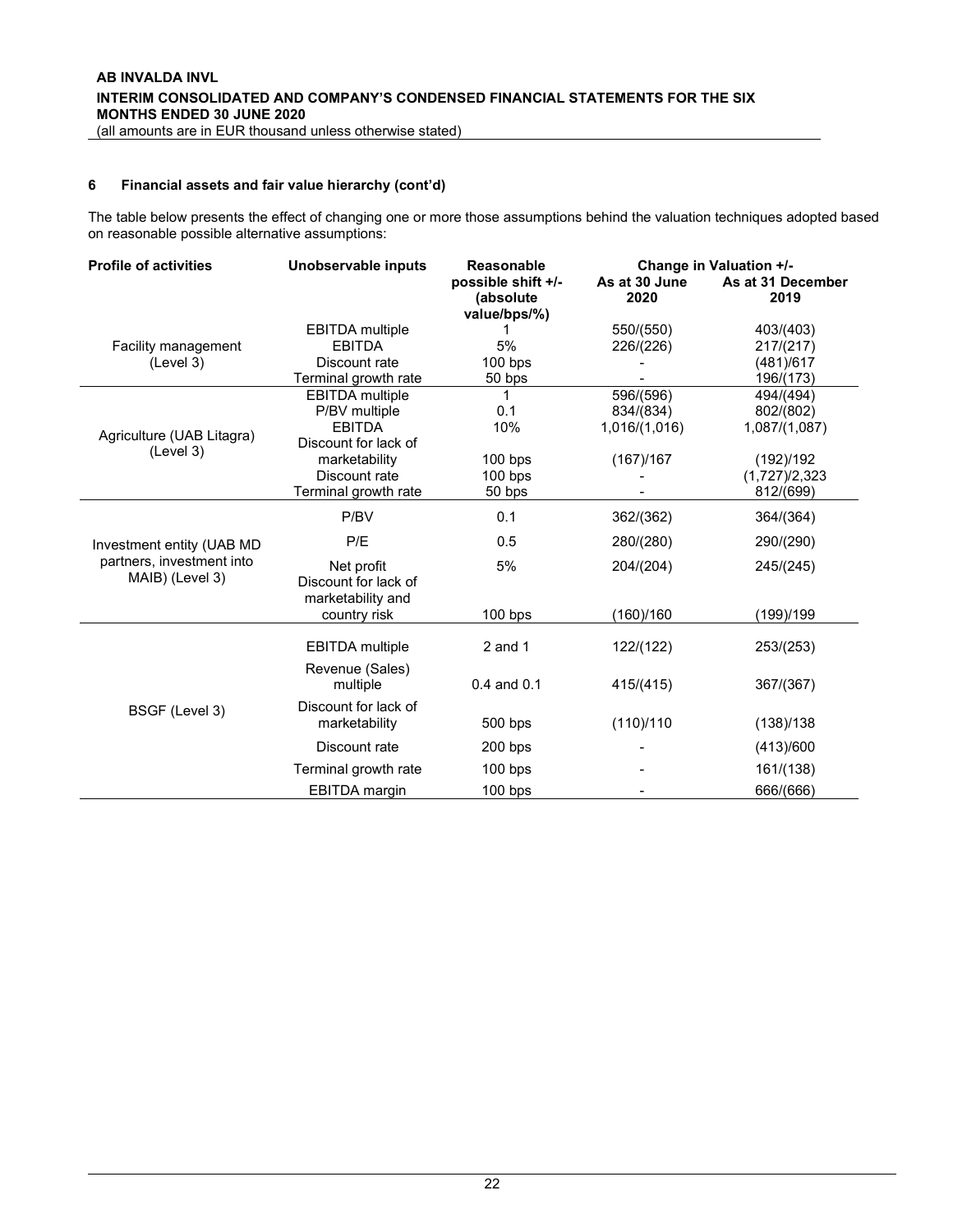The following table presents the Group's assets and liabilities that are measured at fair value at 30 June 2020:

|                                                          | Level 1 | Level 2        | Level 3 | <b>Total balance</b> |
|----------------------------------------------------------|---------|----------------|---------|----------------------|
| <b>Assets</b>                                            |         |                |         |                      |
| <b>Unconsolidated subsidiaries</b>                       |         |                |         |                      |
| - Facilities management                                  |         |                | 5,222   | 5,222                |
| - Bank sector                                            |         |                | 6,449   | 6,449                |
| - Other activities                                       |         | 115            | 364     | 479                  |
| <b>Associates</b>                                        |         |                |         |                      |
| - Agriculture                                            |         |                | 14,992  | 14,992               |
| - Real estate                                            | 7,490   |                |         | 7,490                |
| - Asset Management                                       |         |                |         |                      |
| Financial assets at fair value through<br>profit or loss |         |                |         |                      |
| - Information technology                                 | 3,945   |                |         | 3,945                |
| - Bank sector                                            | 15,055  |                |         | 15,055               |
| - Other ordinary shares                                  |         | $\overline{2}$ | 830     | 832                  |
| - Collective investment undertaking - funds              |         | 5,418          | 3,955   | 9,373                |
| <b>Total Assets</b>                                      | 26,490  | 5,535          | 31,812  | 63,837               |
| <b>Liabilities</b>                                       |         |                | 18      | 18                   |

The following table presents the Company's assets and liabilities that are measured at fair value at 30 June 2020:

|                                                          | Level 1 | Level 2 | Level 3 | <b>Total balance</b> |
|----------------------------------------------------------|---------|---------|---------|----------------------|
| <b>Assets</b>                                            |         |         |         |                      |
| Unconsolidated subsidiaries                              |         |         |         |                      |
| - Facilities management                                  |         |         | 5,222   | 5,222                |
| - Bank sector                                            |         |         | 6,449   | 6,449                |
| - Other activities                                       |         | 115     | 364     | 479                  |
| <b>Associates</b>                                        |         |         |         |                      |
| - Agriculture                                            |         |         | 14,992  | 14,992               |
| - Real estate                                            | 7,490   |         |         | 7,490                |
| - Asset Management                                       |         |         |         |                      |
| Financial assets at fair value through<br>profit or loss |         |         |         |                      |
| - Information technology                                 | 3,513   |         |         | 3,513                |
| - Bank sector                                            | 13,443  |         |         | 13,443               |
| - Other ordinary shares                                  |         | 2       | 830     | 832                  |
| - Collective investment undertaking - funds              |         | 4,088   | 3,702   | 7,790                |
| <b>Total Assets</b>                                      | 24,446  | 4,205   | 31,559  | 60,210               |
| <b>Liabilities</b>                                       |         |         |         |                      |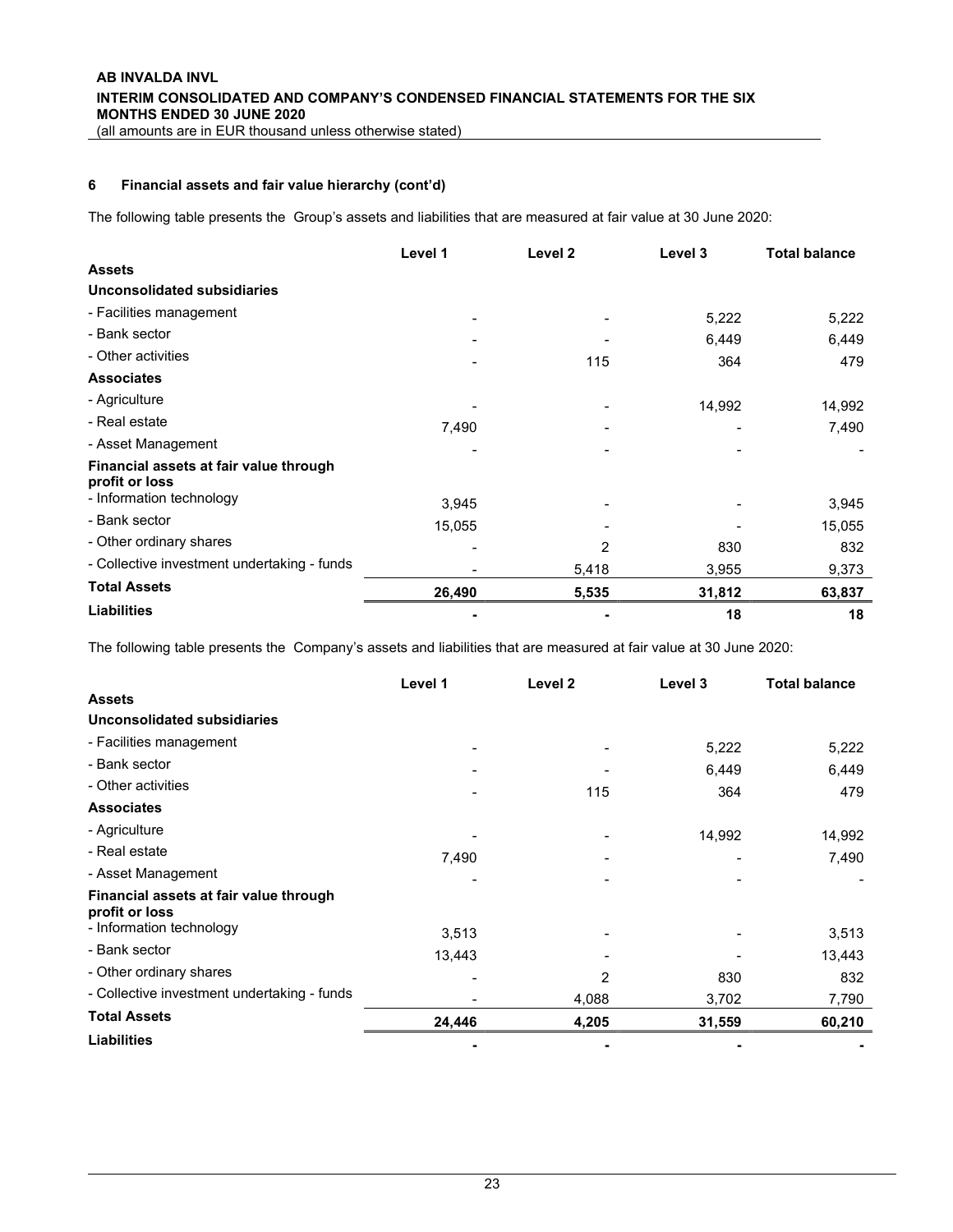The following table presents the Group's assets and liabilities that are measured at fair value at 31 December 2019:

|                                                                           | Level 1 | Level 2 | Level 3 | <b>Total balance</b> |
|---------------------------------------------------------------------------|---------|---------|---------|----------------------|
| <b>Assets</b>                                                             |         |         |         |                      |
| Unconsolidated subsidiaries                                               |         |         |         |                      |
| - Facilities management                                                   |         |         | 4,511   | 4,511                |
| - Bank sector                                                             |         |         | 8,022   | 8,022                |
| - Other activities                                                        |         | 282     | 351     | 633                  |
| <b>Associates</b>                                                         |         |         |         |                      |
| - Agriculture                                                             |         |         | 17,256  | 17,256               |
| - Real estate<br>Financial assets at fair value<br>through profit or loss | 12,802  |         |         | 12,802               |
| - Information technology                                                  | 3,522   |         |         | 3,522                |
| - Bank sector                                                             | 18,671  |         |         | 18,671               |
| - Other ordinary shares<br>- Collective investment undertakings -         |         | 70      | 830     | 900                  |
| funds                                                                     |         | 5,437   | 3,787   | 9,224                |
| - Government bonds                                                        | 377     |         |         | 377                  |
| - Real estate (loans granted)                                             |         |         | 1,506   | 1,506                |
| <b>Total Assets</b>                                                       | 35,372  | 5,789   | 36,263  | 77,424               |
| <b>Liabilities</b>                                                        |         |         | 36      | 36                   |

The following table presents the Company's assets and liabilities that are measured at fair value at 31 December 2019:

|                                                                           | Level 1 | Level <sub>2</sub> | Level 3 | <b>Total balance</b> |
|---------------------------------------------------------------------------|---------|--------------------|---------|----------------------|
| <b>Assets</b>                                                             |         |                    |         |                      |
| Unconsolidated subsidiaries                                               |         |                    |         |                      |
| - Facilities management                                                   |         |                    | 4,511   | 4,511                |
| - Bank sector                                                             |         |                    | 8,022   | 8,022                |
| - Other activities                                                        |         | 282                | 351     | 633                  |
| <b>Associates</b>                                                         |         |                    |         |                      |
| - Agriculture                                                             |         |                    | 17,256  | 17,256               |
| - Real estate<br>Financial assets at fair value<br>through profit or loss | 12,802  |                    |         | 12,802               |
| - Information technology                                                  | 3,130   |                    |         | 3,130                |
| - Bank sector                                                             | 16,672  |                    |         | 16,672               |
| - Other ordinary shares<br>- Collective investment undertakings -         |         | 70                 | 830     | 900                  |
| funds                                                                     |         | 5,205              | 3,577   | 8,782                |
| - Real estate (loans granted)                                             |         |                    | 1,506   | 1,506                |
| <b>Total Assets</b>                                                       | 32,604  | 5,557              | 36,053  | 74,214               |
| <b>Liabilities</b>                                                        |         |                    |         |                      |

During the 1<sup>st</sup> Half Year of 2020 and 2019, there were no transfers between Level 1 and Level 2 fair value measurements.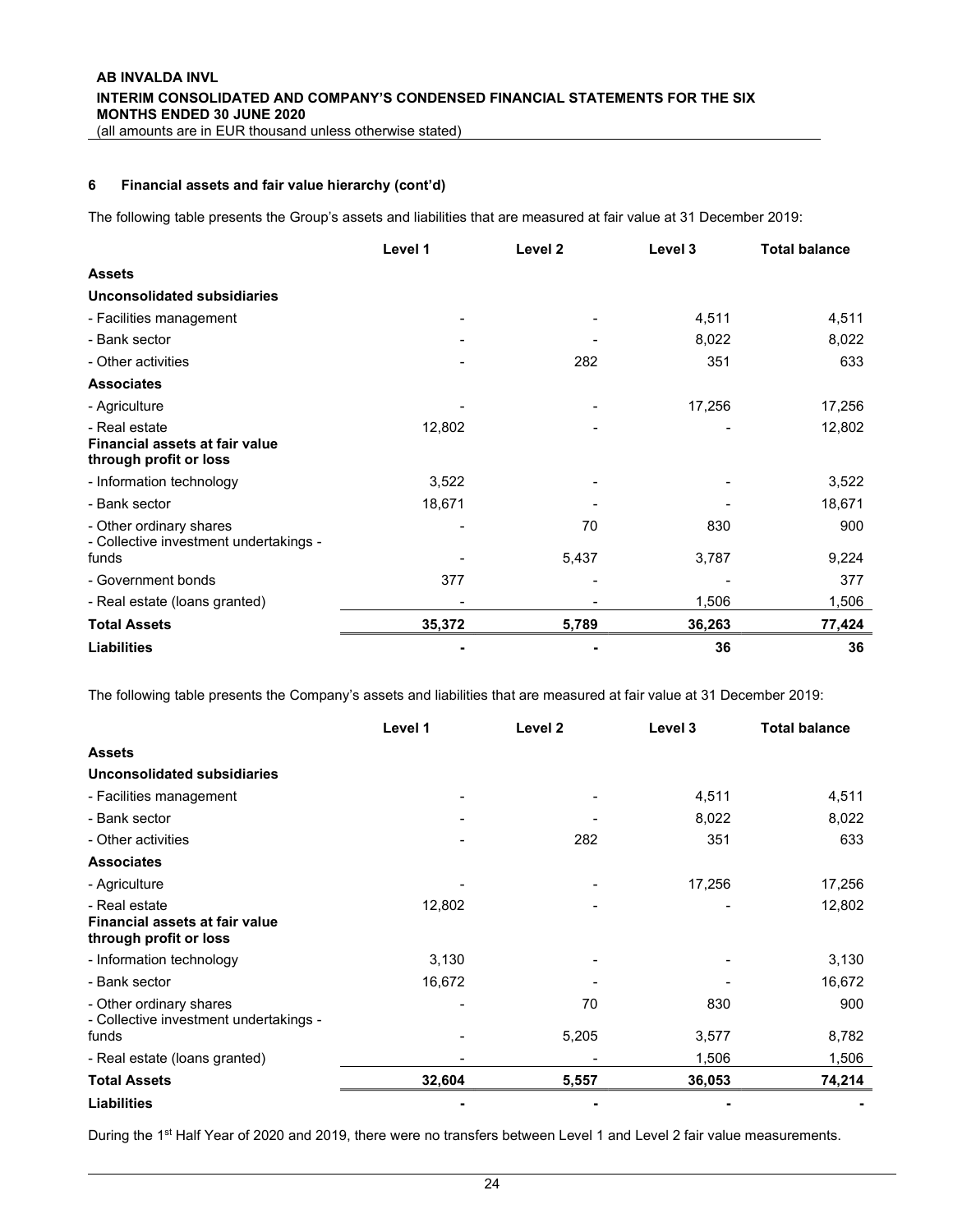#### Financial instruments in Level 3

The Group's policy is to recognise transfers into and out of fair value hierarchy levels as of the date of the event or change in circumstances that caused the transfer.

The following table presents the changes in Level 3 instruments of the Group for the period ended 30 June 2020:

|                                                                                                                 | <b>Facilities</b><br>management | <b>Agriculture</b> | <b>Bank sector</b><br>(MAIB) | <b>Other</b><br>activities | <b>Collective</b><br>investment<br>undertakings | Total    |
|-----------------------------------------------------------------------------------------------------------------|---------------------------------|--------------------|------------------------------|----------------------------|-------------------------------------------------|----------|
| <b>Balance at 31 December 2019</b>                                                                              | 4,511                           | 17,256             | 8,022                        | 1,181                      | 3,787                                           | 34,757   |
| Gains and losses recognised in<br>profit or loss (within 'Net changes<br>in fair value of financial instruments |                                 |                    |                              |                            |                                                 |          |
| at fair value through profit or loss')                                                                          | 711                             | (2,264)            | (1, 573)                     | (33)                       | (1,267)                                         | (4, 426) |
| Loans granted                                                                                                   |                                 |                    |                              | 40                         |                                                 | 40       |
| Interest charged                                                                                                |                                 |                    | $\overline{\phantom{0}}$     | 6                          |                                                 | 6        |
| Acquisition                                                                                                     |                                 |                    |                              |                            | 1,823                                           | 1,823    |
| Disposal                                                                                                        |                                 |                    |                              |                            | (388)                                           | (388)    |
| Balance at 30 June 2020                                                                                         | 5,222                           | 14,992             | 6,449                        | 1,194                      | 3,955                                           | 31,812   |
| Change in unrealised gains or<br>losses for the period included in<br>profit or loss for assets held at the     |                                 |                    |                              |                            |                                                 |          |
| end of the reporting period                                                                                     | 711                             | (2.264)            | (1, 573)                     | (33)                       | (1, 159)                                        | (4,318)  |

The following table presents the changes in Level 3 instruments of the Company for the period ended 30 June 2020:

|                                                                                                                 | <b>Facilities</b><br>management | <b>Agriculture</b> | <b>Bank sector</b><br>(MAIB) | <b>Other</b><br>activities | <b>Collective</b><br>investment<br>undertakings | Total    |
|-----------------------------------------------------------------------------------------------------------------|---------------------------------|--------------------|------------------------------|----------------------------|-------------------------------------------------|----------|
| <b>Balance at 31 December 2019</b>                                                                              | 4,511                           | 17.256             | 8,022                        | 1,181                      | 3,577                                           | 34,547   |
| Gains and losses recognised in<br>profit or loss (within 'Net changes<br>in fair value of financial instruments |                                 |                    |                              |                            |                                                 |          |
| at fair value through profit or loss')                                                                          | 711                             | (2, 264)           | (1, 573)                     | (33)                       | (1, 310)                                        | (4, 469) |
| Loans granted                                                                                                   |                                 |                    |                              | 40                         |                                                 | 40       |
| Interest charged                                                                                                |                                 |                    |                              | 6                          |                                                 | 6        |
| Acquisition                                                                                                     |                                 |                    |                              |                            | 1,823                                           | 1,823    |
| Disposal                                                                                                        |                                 |                    |                              |                            | (388)                                           | (388)    |
| Balance at 30 June 2020                                                                                         | 5,222                           | 14,992             | 6,449                        | 1,194                      | 3,702                                           | 31,559   |
| Change in unrealised gains or<br>losses for the period included in<br>profit or loss for assets held at the     |                                 |                    |                              |                            |                                                 |          |
| end of the reporting period                                                                                     | 711                             | (2.264)            | (1,573)                      | (33)                       | (1,202)                                         | (4, 361) |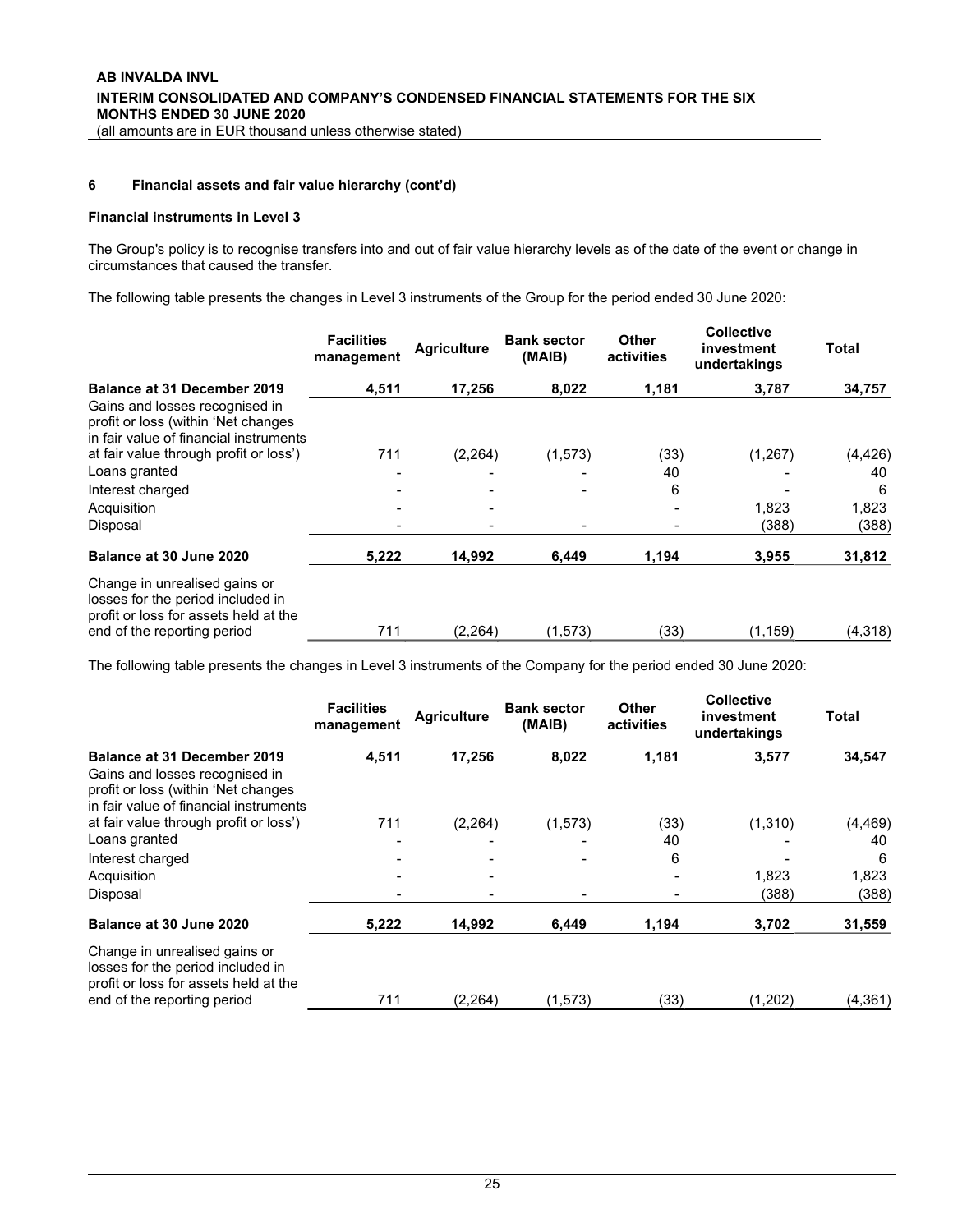#### Financial instruments in Level 3 (cont'd)

The following table presents the changes in Level 3 instruments of the Company and the Group for the period ended 30 June 2019:

|                                                                                                                 | <b>Facilities</b><br>management | <b>Agriculture</b> | <b>Assets</b><br>management* sector activities | <b>Bank</b> | Other | <b>Collective</b><br>investment<br>undertakings** | Total   |
|-----------------------------------------------------------------------------------------------------------------|---------------------------------|--------------------|------------------------------------------------|-------------|-------|---------------------------------------------------|---------|
| <b>Balance at 31 December 2018</b>                                                                              | 3,996                           | 12,223             | 246                                            | 5,314       | 1,012 | 1,170                                             | 23,961  |
| Gains and losses recognised in<br>profit or loss (within 'Net changes<br>in fair value of financial instruments |                                 |                    |                                                |             |       |                                                   |         |
| at fair value through profit or loss')                                                                          | 41                              | 2,923              | (6)                                            | 127         | (85)  | (66)                                              | 2,934   |
| Loans granted                                                                                                   | 300                             |                    |                                                |             | 105   |                                                   | 405     |
| Interest charged                                                                                                | 6                               |                    |                                                |             | 18    |                                                   | 24      |
| Redemption of convertible bonds                                                                                 |                                 |                    |                                                | (1,732)     |       |                                                   | (1,732) |
| Acquisition                                                                                                     |                                 |                    |                                                |             |       | 3,342                                             | 3,342   |
| Balance at 30 June 2019                                                                                         | 4,343                           | 15,146             | 240                                            | 3,709       | 1,050 | 4,446                                             | 28,934  |
| Change in unrealised gains or<br>losses for the period included in<br>profit or loss for assets held at the     |                                 |                    |                                                |             |       |                                                   |         |
| end of the reporting period                                                                                     | 41                              | 2,923              | (6)                                            | 127         | (85)  | (66)                                              | 2,934   |

\* This caption are actual only to the Group.

\*\*In this caption the Company's numbers are: acquisition – EUR 3,342 thousand, net changes in fair value – EUR (79) thousand, balance at 30 June 2019 – EUR 3,263 thousand.

The following table presents the changes in the contingent consideration (Level 3 financial liability measurement) of the Group for the period ended 30 June 2019 and 2020:

|                                                                                                                                                     | l Half Year 2020 | I Half Year 2019 |
|-----------------------------------------------------------------------------------------------------------------------------------------------------|------------------|------------------|
| At 1 January                                                                                                                                        | (36)             | (52)             |
| Gains and losses recognised in profit or loss (within 'Net changes in fair value of financial<br>instruments at fair value through profit or loss') |                  | (27)             |
| Paid                                                                                                                                                | 18               | 18               |
| At 30 June                                                                                                                                          | (18)             | (61)             |
| Change in unrealised gains or losses for the period included in profit or loss for<br>instruments held at the end of the reporting period           |                  | (27)             |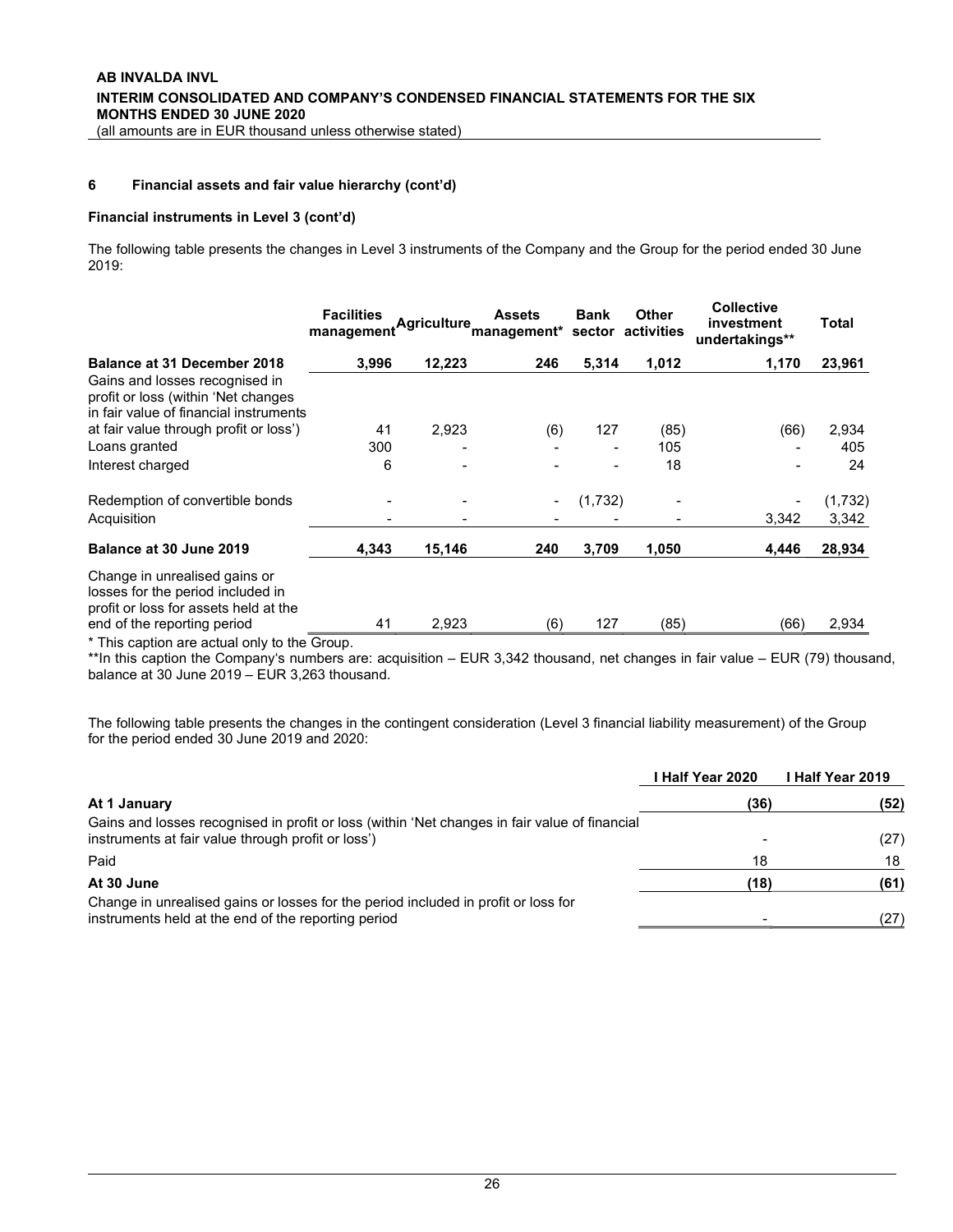(all amounts are in EUR thousand unless otherwise stated)

### 7. Income tax

|                                                                                                      | Group               |                     | Company             |                          |  |
|------------------------------------------------------------------------------------------------------|---------------------|---------------------|---------------------|--------------------------|--|
|                                                                                                      | I Half Year<br>2020 | I Half Year<br>2019 | I Half Year<br>2020 | <b>Half Year</b><br>2019 |  |
| Components of income tax expense                                                                     |                     |                     |                     |                          |  |
| Current year income tax                                                                              | (87`                | (66)                |                     | (1)                      |  |
| Prior year current income tax correction                                                             |                     |                     |                     |                          |  |
| Deferred income tax income (expense)<br>Income tax income (expenses) charged to the income statement | 599                 | (211)               | 524                 | (235)                    |  |
| - total                                                                                              | 513                 | (277)               | 524                 | (236)                    |  |

### 8. Other income and expenses

### 8.1. Net changes in fair value on financial instruments

| Group                                                                   |                     | Company             |                     |
|-------------------------------------------------------------------------|---------------------|---------------------|---------------------|
| <b>Half Year</b><br>2020                                                | I Half Year<br>2019 | l Half Year<br>2020 | I Half Year<br>2019 |
| (7, 555)                                                                | 3,168               | (7,555)             | 3,173               |
| (4, 723)                                                                | 2,526               | (4,380)             | 2,203               |
|                                                                         |                     |                     |                     |
| Net gain (loss) from financial liabilities at fair value through profit | (27)                |                     |                     |
| (12.278)                                                                | 5.667               | (11.935)            | 5.376               |
|                                                                         |                     |                     |                     |

#### 8.2. Finance expenses

|                   | Group |                                        | Company                    |                            |
|-------------------|-------|----------------------------------------|----------------------------|----------------------------|
|                   | 2020  | <b>I Half Year I Half Year</b><br>2019 | <b>I Half Year</b><br>2020 | <b>I Half Year</b><br>2019 |
| Interest expenses | (67   | (60)                                   | (5                         | (6)                        |
|                   | (67   | (60)                                   | (5                         | (6)                        |

### 8.3. Other expenses

|                                          | Group                    |                     | Company             |                          |
|------------------------------------------|--------------------------|---------------------|---------------------|--------------------------|
|                                          | <b>Half Year</b><br>2020 | I Half Year<br>2019 | I Half Year<br>2020 | <b>Half Year</b><br>2019 |
| Vehicles maintenance costs               | (90)                     | (103)               |                     | (1)                      |
| Repairs and maintenance cost of premises | (59)                     | (45)                | (1)                 | (2)                      |
| Taxes                                    | (233)                    | (224)               | (13)                | (10)                     |
| Professional services                    | (183)                    | (98)                | (5)                 | (5)                      |
| Fees for securities                      | (215)                    | (173)               | (11)                | (12)                     |
| Impairment of intangible assets          | (10)                     |                     |                     |                          |
| Other expenses                           | (500)                    | (397)               | (139)               | (24)                     |
|                                          | (1,290)                  | (1,040)             | (169)               | (54)                     |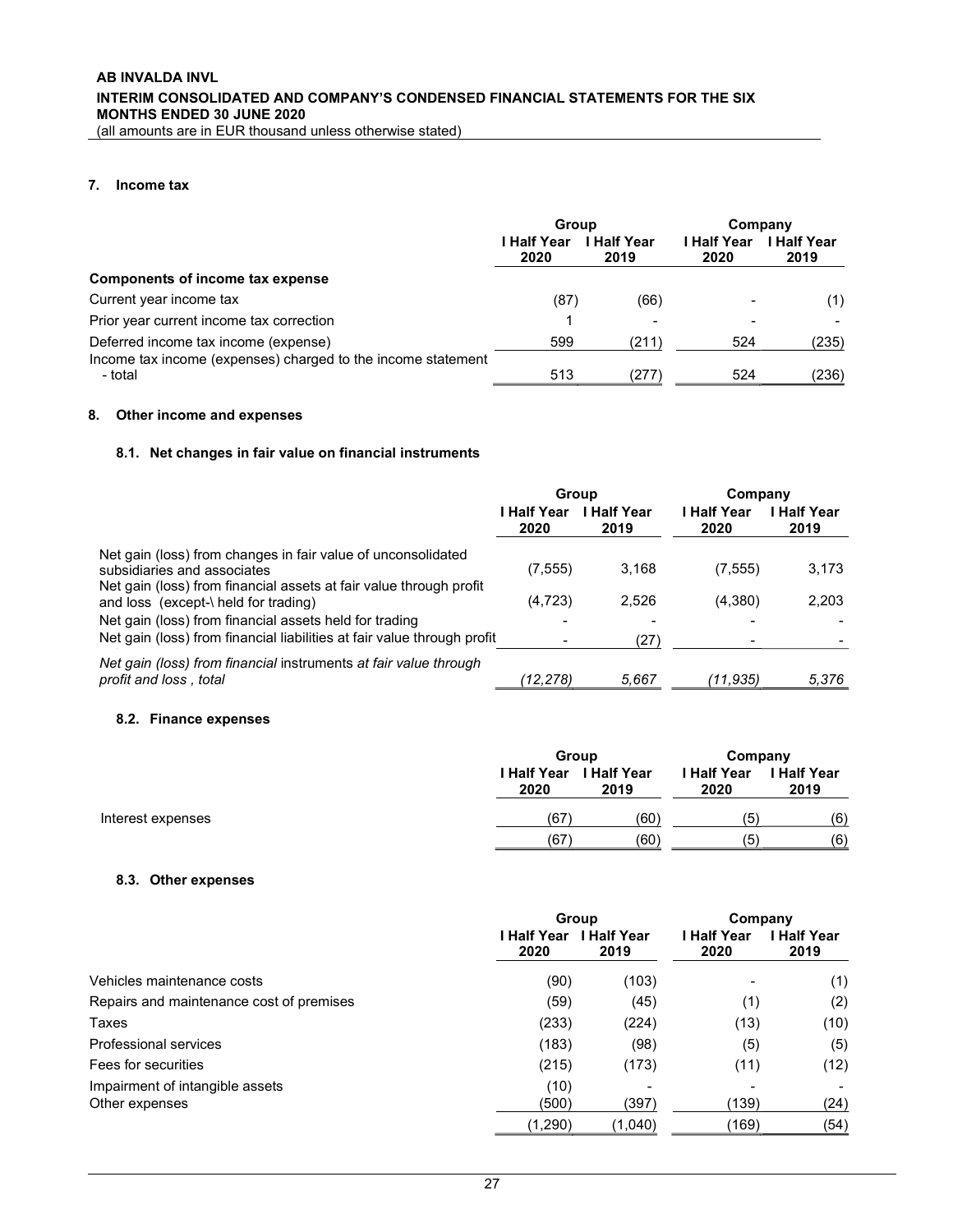### 9. Earnings per share

Basic earnings per share amounts are calculated by dividing net profit for the year attributable to ordinary equity holders of the parent by the weighted average number of ordinary shares outstanding during the year.

The weighted average number of shares for the six months ended 30 June 2020 and 2019 were as follows:

| Calculation of weighted average for the six months Number of shares<br>ended 30 June 2020  | (thousand)                            | Par value | <b>Issued/182</b><br>(days) | <b>Weighted average</b><br>(thousand) |  |
|--------------------------------------------------------------------------------------------|---------------------------------------|-----------|-----------------------------|---------------------------------------|--|
| Shares issued as at 31 December 2019<br>Disposals of own shares as at 3 June 2020 (share   | 11.610                                | 0.29      | 182/182                     | 11,610                                |  |
| options exercised)                                                                         | 79                                    | 0.29      | 27/182                      | 12                                    |  |
| Shares issued as at 30 June 2020                                                           | 11,689                                |           |                             | 11,622                                |  |
| Calculation of weighted average for the six months<br>ended 30 June 2019                   | <b>Number of shares</b><br>(thousand) | Par value | <b>Issued/181</b><br>(days) | <b>Weighted average</b><br>(thousand) |  |
| Shares issued as at 31 December 2018<br>Increase of share capital as at 23 May 2019 (share | 11.560                                | 0.29      | 181/181                     | 11,560                                |  |
| options exercised)                                                                         | 52                                    | 0.29      | 38/181                      | 11                                    |  |
| Own shares acquired as at 12 June 2019                                                     |                                       | 0.29      | 18/181                      |                                       |  |
|                                                                                            | (2)                                   |           |                             | 0                                     |  |

The following table reflects the income and share data used in the basic earnings per share computations:

|                                                                                   | <b>Group</b>                                    |        | Company             |                          |
|-----------------------------------------------------------------------------------|-------------------------------------------------|--------|---------------------|--------------------------|
|                                                                                   | <b>Half Year</b><br>l Half Year<br>2020<br>2019 |        | I Half Year<br>2020 | <b>Half Year</b><br>2019 |
| Net profit (loss), attributable to equity holders of the parent (EUR<br>thousand) | (4, 195)                                        | 7.181  | (4, 195)            | 7.181                    |
| Weighted average number of ordinary shares (thousand)                             | 11.622                                          | 11.571 | 11.622              | 11,571                   |
| Basic earnings (deficit) per share (EUR)                                          | (0.36)                                          | 0.62   | (0.36)              | 0.62                     |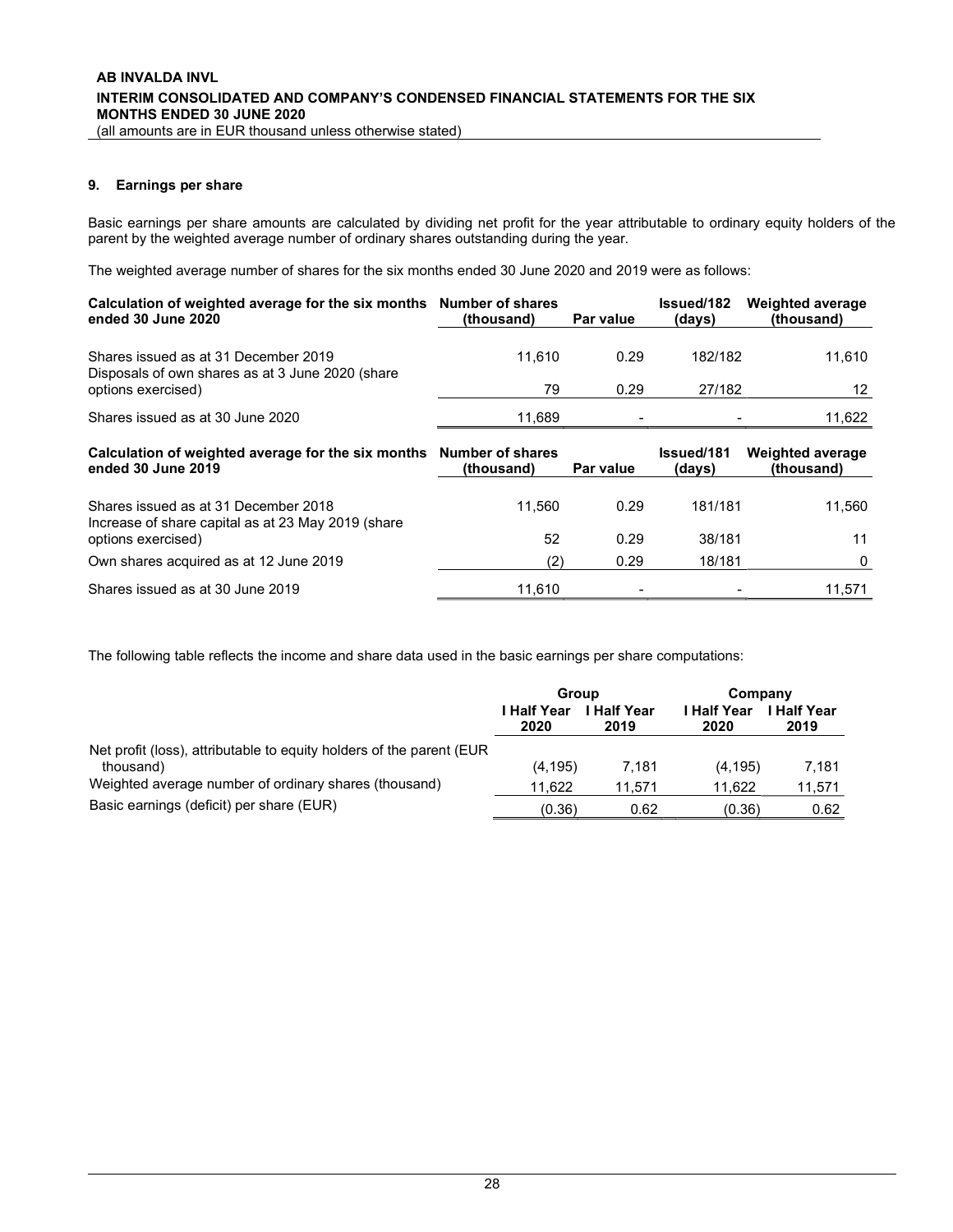### 9 Earnings per share (cont'd)

he following table reflects the share data used in the diluted earnings per share computations during the six months of 2020:

|                                                                                                                                                 | Number of<br>(thousand) | (days)  | shares Issued/182 Weighted average<br>(thousand) |
|-------------------------------------------------------------------------------------------------------------------------------------------------|-------------------------|---------|--------------------------------------------------|
|                                                                                                                                                 |                         |         |                                                  |
| Weighted average number of ordinary shares for basic earnings per share<br>Potential dilutive shares from share-based payment (granted on 3 May |                         |         | 11,622                                           |
| 2017, on 3 June 2020 share options exercised by disposal of own shares)                                                                         | 14                      | 154/182 | $12 \overline{ }$                                |
| Potential dilutive shares from share-based payment (granted on 16 May                                                                           |                         |         |                                                  |
| 2017, on 3 June 2020 share options exercised by disposal of own shares)                                                                         | 63                      | 154/182 | 53                                               |
| Potential dilutive shares from share-based payment (granted on 03 May                                                                           |                         |         |                                                  |
| 2018)                                                                                                                                           | 51                      | 182/182 | 51                                               |
| Potential dilutive shares from share-based payment (granted on 6 May                                                                            |                         |         |                                                  |
| 2019)                                                                                                                                           | 59                      | 182/182 | 59                                               |
| Potential dilutive shares from share-based payment (granted on 25 May                                                                           |                         |         |                                                  |
| 2020)                                                                                                                                           | 52                      | 27/182  | 8                                                |
| Weighted average number of ordinary shares for diluted earnings per share                                                                       |                         |         | 11.805                                           |

The following table reflects the share data used in the diluted earnings per share computations during the six months of 2019:

|                                                                                                                                                 | Number of<br>(thousand) | shares Issued/181<br>(days) | <b>Weighted average</b><br>(thousand) |
|-------------------------------------------------------------------------------------------------------------------------------------------------|-------------------------|-----------------------------|---------------------------------------|
|                                                                                                                                                 |                         |                             |                                       |
| Weighted average number of ordinary shares for basic earnings per share<br>Potential dilutive shares from share-based payment (granted on 2 May |                         |                             | 11,571                                |
| 2016 and new shares issued on 23 May 2019 exercising share options)<br>Potential dilutive shares from share-based payment (granted on 3 May     | 43                      | 142/181                     | 34                                    |
| 2017)                                                                                                                                           | 11                      | 181/181                     | 11                                    |
| Potential dilutive shares from share-based payment (granted on 16 May<br>2017)                                                                  | 53                      | 181/181                     | 53                                    |
| Potential dilutive shares from share-based payment (granted on 03 May<br>2018)                                                                  | 49                      | 181/181                     | 49                                    |
| Potential dilutive shares from share-based payment (granted on 6 May                                                                            |                         |                             |                                       |
| 2019)                                                                                                                                           | 58                      | 55/181                      | 18                                    |
| Weighted average number of ordinary shares for diluted earnings per share                                                                       |                         |                             | 11,736                                |

The following table reflects the income data used in the diluted earnings per share computations in reporting period:

|                                                                                       | Group                                           |        | Company             |                          |
|---------------------------------------------------------------------------------------|-------------------------------------------------|--------|---------------------|--------------------------|
|                                                                                       | I Half Year<br><b>Half Year</b><br>2020<br>2019 |        | l Half Year<br>2020 | <b>Half Year</b><br>2019 |
| Net profit (loss), attributable to the equity holders of the parent (EUR<br>thousand) | (4, 195)                                        | 7.181  | (4, 195)            | 7,181                    |
| Weighted average number of ordinary and potential shares<br>(thousand)                | 11,805                                          | 11.736 | 11.805              | 11,736                   |
| Diluted earnings (deficit) per share (EUR)                                            | (0.36)                                          | 0.61   | (0.36)              | 0.61                     |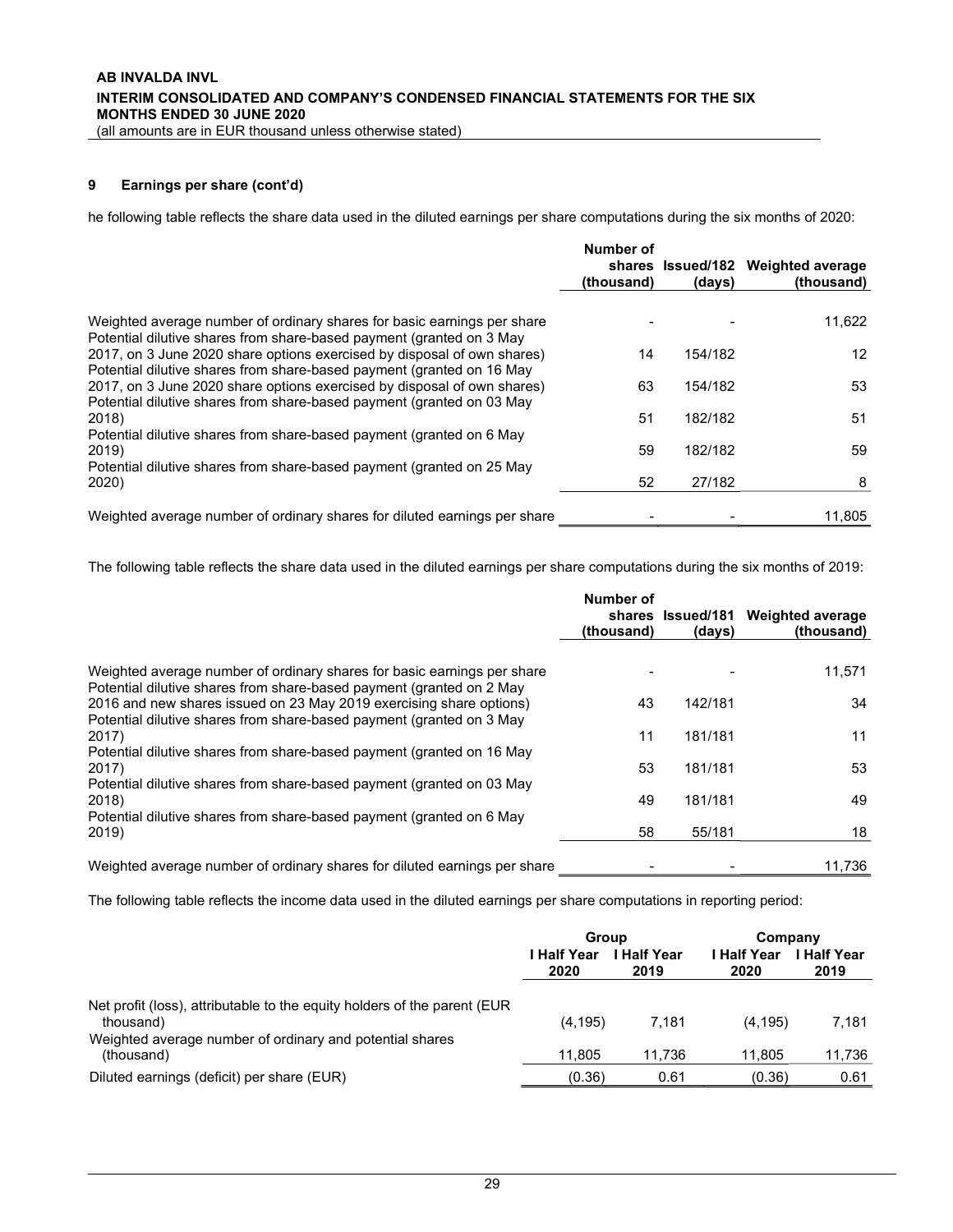#### 10. Acquisition of own shares and share capital

#### 1 st Half Year of 2020

On 3 June 2020 78,867 units of the Company's own shares was sold for EUR 15 thousand to the Group employees exercising share options granted in 2017 (the selling price per share was EUR 0.20). The acquisition cost of the sold own shares amounted to EUR 319 thousand. The reserve for the acquisition of own shares was reduced by the loss on disposals of own shares (EUR 304 thousand).

#### 1 st Half Year of 2019

On 23 May 2019 the Register of Legal Entities has registered an increased authorised capital of the Company. Since that date the total number of issued shares is 11,918,899 with a par value of EUR 0.29 per share. Authorised share capital of the Company is amounted to EUR 3,456,480.71. has changed. It was issued 52,906 ordinary registered shares with an issue price of EUR 1. The shares were issued in order to realise the stock options granted in 2016 to the employees of the Group.

From 28 May 2019 until 10 June 2019 the Company implemented share buy-back through the tender offer market. Maximum number of shares to be acquired was 200,000. Share acquisition price established at EUR 5.67 per share. During buy-back 2,552 shares (0.02% of share capital) were acquired for EUR 14 thousand, including brokerage fees. The acquired shares were settled on 12 June 2019.

#### Share based payments reserve

The share-based payment transactions reserve is used to recognise the value of equity-settled share-based payment transactions provided to employees of the Group.

The Company every year offered to employees of the Group the share options transaction. With some key employees of the consolidated subsidiaries is signed formal agreement, which determined principle of bonus remuneration to them. In these agreements, except one, the employee have choice to receive fixed cash or share options. One agreement determined only right to share option. In two consolidated subsidiaries exist bonus plans, where employees could choose share options as alternative to fixed cash after issuing audited financial statements. the choice of employee is irrevocable. In all above mentioned cases, the quantity of share option is calculated as division fixed cash amount to share option value. Latter is calculated as difference between audited consolidated equity per share at year-end or share price at year-end, which is higher, and option exercise price. The main conditions of transactions were:

- The employee has the right to acquire the shares after three years after conclusion of the share options agreements, early exercising is not allowed;
- Option exercise price EUR 1;
- Some transactions have service vesting condition. The right to acquire share in the part of transactions come into force in future in three years, if the employment contract is not terminated until mentioned dates.
- When the time to exercise is matures the right to acquire the shares will be realized by selling of own shares of the Company or by offering to sign newly issued shares of the Company to employee;
- The options could not be sold.

The value of share-based payments was calculated using the Black-Scholes formula. For volatility input is used historical shares volatility on exchange.

Set out below are summaries of options granted by the Company:

|                                                              | Number of options, thousand<br>I Half Year<br>2020 | <b>I Half Year</b><br>2019 |
|--------------------------------------------------------------|----------------------------------------------------|----------------------------|
| <b>Balance as at 1 January</b>                               | 242                                                | 201                        |
| Granted during period                                        | 85                                                 | 70                         |
| Change in accrued number for rendered services at period-end | (33)                                               | (9)                        |
| Forfeited during period                                      | (1)                                                |                            |
| Exercised during period                                      | (79)                                               | (53)                       |
| <b>Balance as at 30 June</b>                                 | 214                                                | 209                        |
| Vested and exercisable at 30 June                            | 161                                                | 166                        |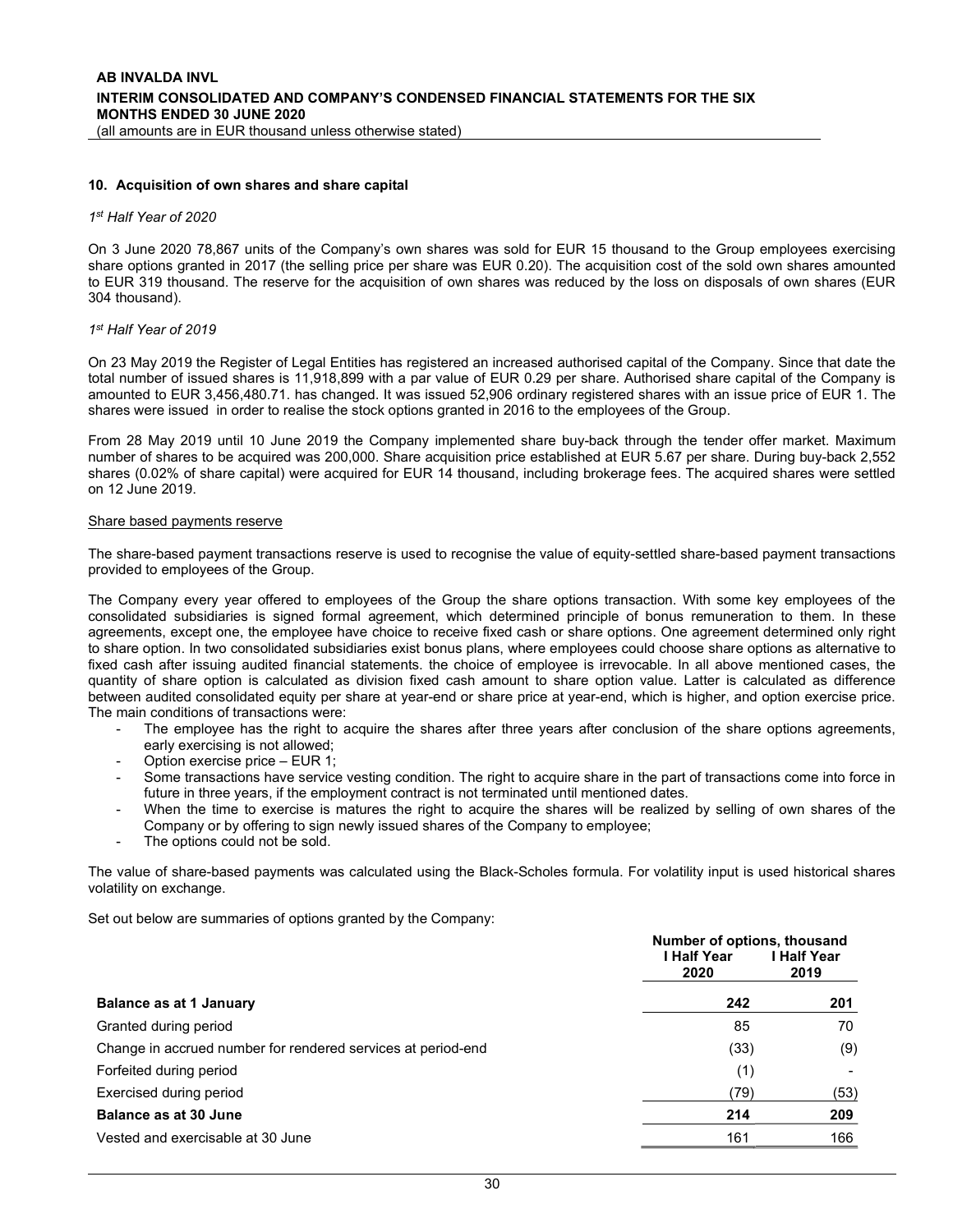### 10 Acquisition of own shares and share capital (cont'd)

Share options outstanding at the end of the year and reporting period have following expiry dates and inputs to measure fair value:

| As at 30 June 2020        | <b>Expiry date</b> | <b>Share</b><br>options.<br>thousand | <b>Share</b><br>price | <b>Volatility</b> | <b>Expected</b><br>dividend yield interest rate | <b>Risk-free</b> | <b>Fair value</b><br>of share<br>option |
|---------------------------|--------------------|--------------------------------------|-----------------------|-------------------|-------------------------------------------------|------------------|-----------------------------------------|
|                           |                    |                                      |                       |                   |                                                 |                  |                                         |
| Granted on 11 August 2016 | 30 April 2023      | 25                                   | 4.00                  | 40.87%            | 0%                                              | $(0.422\%)$      | 3.06                                    |
| Granted on 3 May 2018     | 3 May 2021         | 60                                   | 5.25                  | 32.38%            | 0%                                              | (0.423%)         | 4.24                                    |
| Granted on 6 May 2019     | 6 May 2022         | 69                                   | 5.65                  | 30.90%            | 0%                                              | (0.566%)         | 4.63                                    |
| Granted on 25 May 2020    | 25 May 2023        | 60                                   | 6.75                  | 30.74%            | 0%                                              | (0.675%)         | 5.73                                    |
| <b>Total</b>              |                    | 214                                  | $\blacksquare$        | $\blacksquare$    | ۰                                               |                  |                                         |

| As at 31 December 2019      | Expiry date   | <b>Share</b><br>options.<br>thousand | <b>Share</b><br>price    | <b>Volatility</b> | <b>Expected</b><br>dividend yield interest rate | <b>Risk-free</b> | <b>Fair value</b><br>of share<br>option |
|-----------------------------|---------------|--------------------------------------|--------------------------|-------------------|-------------------------------------------------|------------------|-----------------------------------------|
| Granted on 11 August 2016   | 30 April 2023 | 25                                   | 4.00                     | 40.87%            | $0\%$                                           | $(0.422\%)$      | 3.06                                    |
| Granted on 3 May 2017       | 3 May 2020    | 14                                   | 4.35                     | 33.58%            | $0\%$                                           | $(0.641\%)$      | 3.33                                    |
| Granted on 16 May 2017      | 3 May 2020    | 65                                   | 4.55                     | 33.60%            | 0%                                              | (0.578%)         | 3.53                                    |
| Granted on 3 May 2018       | 3 May 2021    | 60                                   | 5.25                     | 32.38%            | $0\%$                                           | (0.423%)         | 4.24                                    |
| Granted on 6 May 2019       | 6 May 2022    | 70                                   | 5.65                     | 30.90%            | $0\%$                                           | (0.566%)         | 4.63                                    |
| Accrued on 31 December 2019 | 30 April 2023 | 8                                    | 6.80                     | 29.95%            | 0%                                              | (0.548%)         | 5.78                                    |
| <b>Total</b>                |               | 242                                  | $\overline{\phantom{a}}$ |                   | -                                               |                  |                                         |

During the 1<sup>st</sup> Half Year of 2020 and 1<sup>st</sup> Half Year of 2019 the share-based payment expenses were recognised in the income statement of the Company and the Group within "Employee benefits expenses" as the fair value of share options right away. During the 1<sup>st</sup> Half Year of 2020 and 1<sup>st</sup> Half Year of 2019 the Group has recognized EUR 43 thousand and EUR 237 thousand of expenses, respectively. During the 1<sup>st</sup> Half Year of 2020 on the Group level liability of EUR 198 thousand was reclassified to the share based payment reserve, when employees chose share option instead of cash alternative. During the 1<sup>st</sup> Half Year of 2020 the Group has recognised EUR 657 thousand from cash alternative of share based payment transaction. During the 1<sup>st</sup> Half Year of 2020 the Company has recognised EUR 4 thousand of expenses and EUR 237 thousand as additional investment to consolidated subsidiaries. During the 1<sup>st</sup> Half Year of 2019 the Company has recognised EUR 8 thousand of expenses and EUR 229 thousand as additional investment to consolidated subsidiaries.

On 3 June 2020 the Group employees exercised share options granted in 2017 by acquiring the own shares of the Company for EUR 0.20 per share. Exercise price was decreased from EUR 1 to EUR 0.20 to reflect approved and paid dividends of EUR 0.80 per share. The share price at the date of exercise of share options was EUR 6.9.

In May 2019 the Group employees exercised share options granted in 2016 by acquiring new issued shares of the Company for 1 EUR per share. The share price at the date of exercise of share options was EUR 5.75.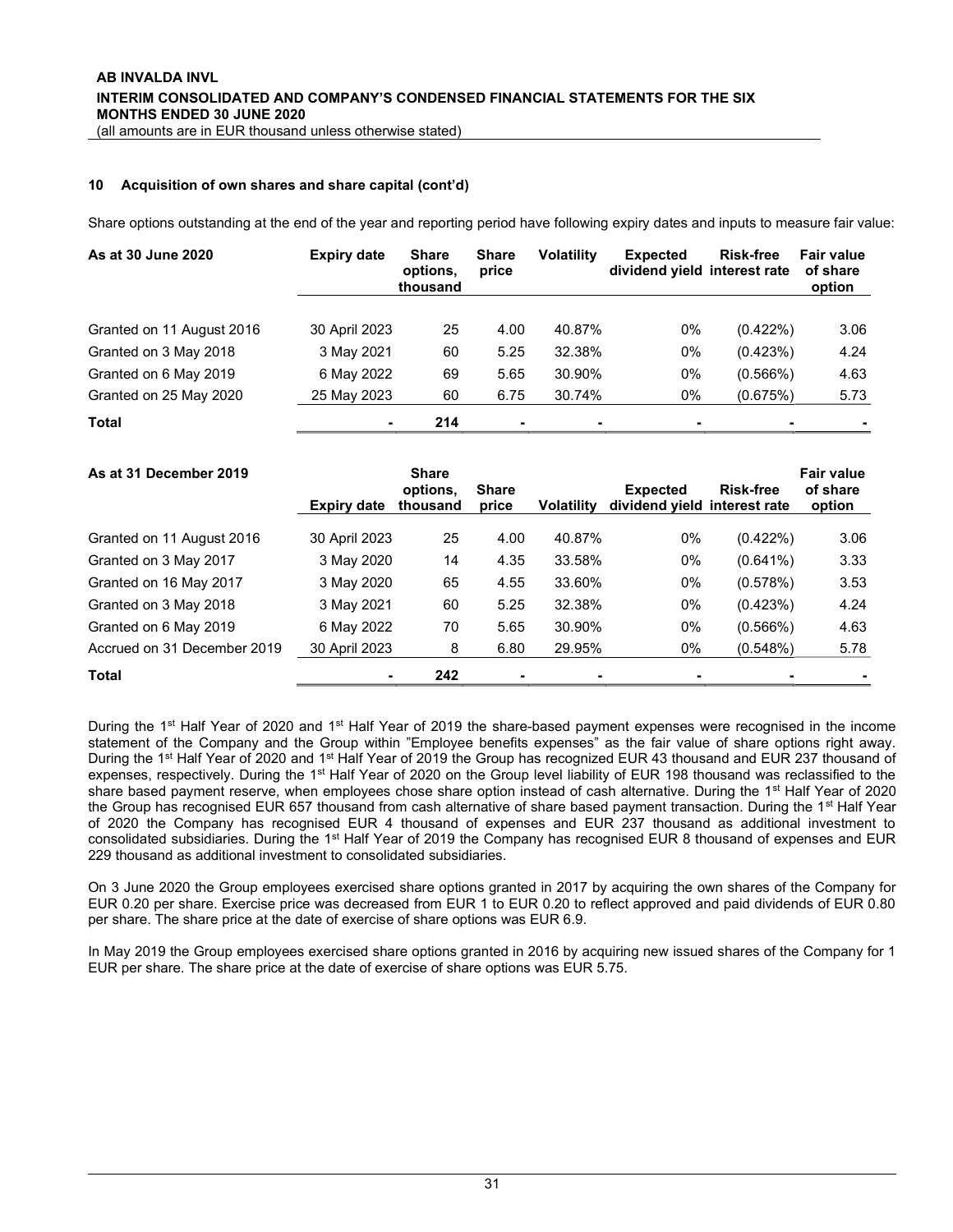#### 11. Related party transactions

The related parties of the Group in during the 1<sup>st</sup> Half Year of 2020 and 2019 were unconsolidated subsidiaries, associates, joint ventures, the shareholders of the Company, who have joint control or significance influence (Note 1) and key management personnel, including companies under control or joint control of key management and shareholders having significant influence or joint control and including companies, where shareholders having joint control over the Company are key management personnel or having significant influence. To the other related parties are attributed entities left the Group during split-off occurred in 2014, because shareholders having joint control over the Company are key management personnel of these entities or having significant influence. To the related parties of the Company are also attributed consolidated subsidiaries.

Receivables from related parties are presented in carrying amount. They include loans granted to unconsolidated subsidiaries and associates, that are considered as part of investments to unconsolidated subsidiaries and associates. Interest income and expenses are presented in the 'revenue and other income' and 'purchases' columns, respectively.

The Company's transactions with related parties during the 1<sup>st</sup> Half Year 2020 and related half year-end balances were as follows:

| 1 <sup>st</sup> Half Year 2020<br>Company     | Revenue and<br>other income<br>from related<br>parties | <b>Purchases from</b><br>related parties | <b>Receivables</b><br>from related<br>parties | Payables to<br>related parties |
|-----------------------------------------------|--------------------------------------------------------|------------------------------------------|-----------------------------------------------|--------------------------------|
| Loans and borrowings                          | 19                                                     |                                          | 290                                           |                                |
| <b>Dividends</b>                              | 8,305                                                  |                                          | 699                                           |                                |
| Transfer of tax losses                        | 64                                                     |                                          | 64                                            |                                |
| Accounting services                           | 17                                                     |                                          |                                               |                                |
| Rent and utilities services                   |                                                        | 8                                        |                                               |                                |
| Information technology maintenance services   |                                                        | 4                                        |                                               |                                |
| Disposal of shares of INVL Baltic Real Estate | 1.081                                                  |                                          | 1,081                                         |                                |
| Other services                                |                                                        |                                          | 65                                            |                                |
|                                               | 9.486                                                  | 12                                       | 2,199                                         | ◠                              |
| Liabilities to shareholders and management    |                                                        |                                          |                                               |                                |

The Company's transactions with related parties during the 1<sup>st</sup> Half Year 2019 and related half year-end balances were as follows:

| 1 <sup>st</sup> Half Year 2019<br>Company   | Revenue and<br>other income<br>from related<br>parties | <b>Purchases from</b><br>related parties | <b>Receivables</b><br>from related<br>parties | Payables to<br>related parties |
|---------------------------------------------|--------------------------------------------------------|------------------------------------------|-----------------------------------------------|--------------------------------|
| Loans and borrowings                        | 24                                                     |                                          | 861                                           |                                |
| <b>Dividends</b>                            | 1.026                                                  |                                          | 5,817                                         |                                |
| Transfer of tax losses                      | 19                                                     |                                          | 17                                            |                                |
| Accounting services                         | 17                                                     |                                          |                                               |                                |
| Rent and utilities services                 |                                                        | 8                                        |                                               | 115                            |
| Information technology maintenance services |                                                        | 4                                        |                                               |                                |
| Other services                              | 10                                                     |                                          |                                               |                                |
|                                             | 1.096                                                  | 12                                       | 6.695                                         | 116                            |
| Liabilities to shareholders and management  |                                                        |                                          |                                               |                                |